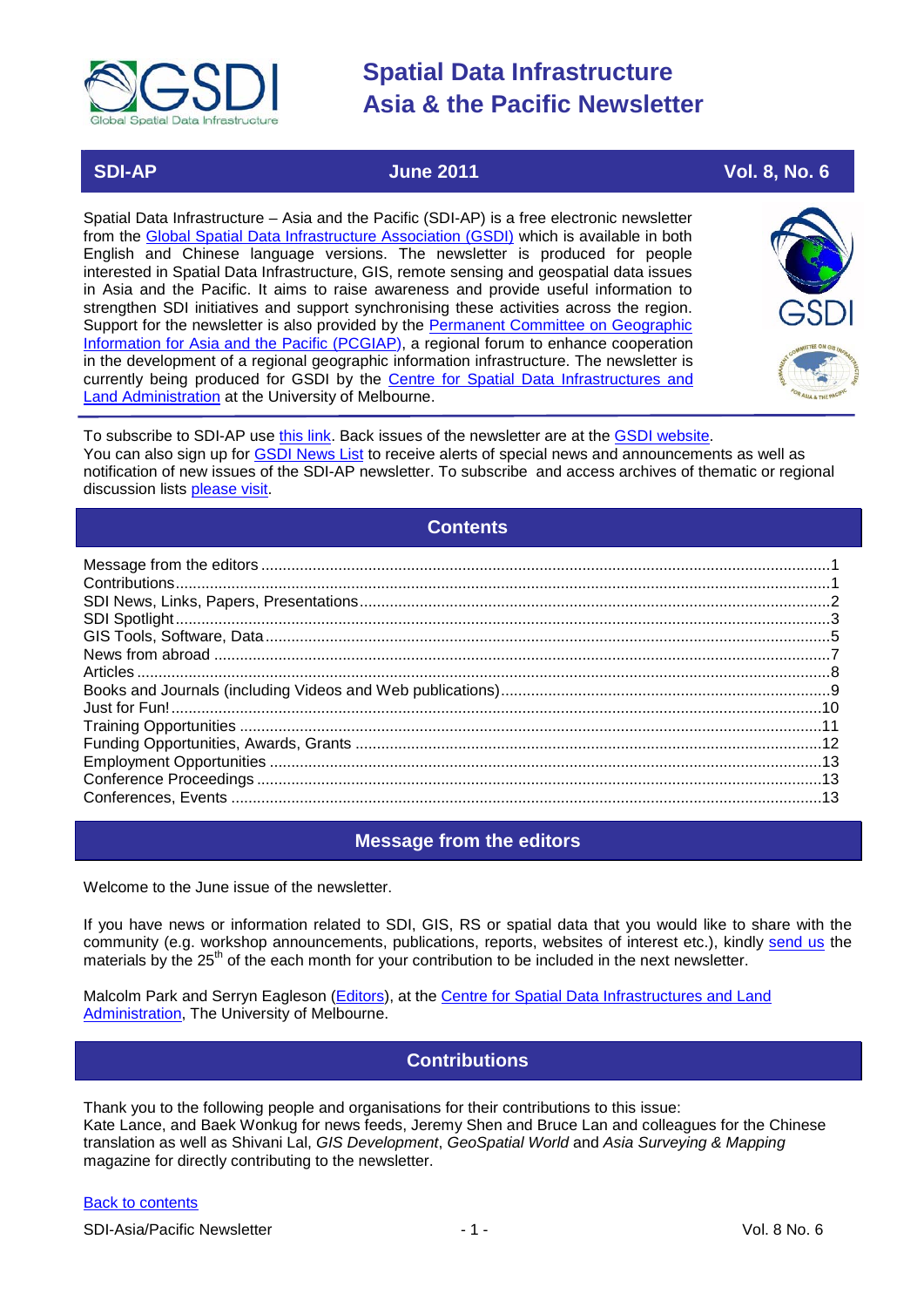

## **SDI News, Links, Papers, Presentations**

### <span id="page-1-0"></span>**National Spatial Data Infrastructure Take Root in Asia**

National Spatial Data Infrastructures (NSDI) continue to expand and grow across Asia. Thailand this week has indicated that the country is aiming to initiate it's own NSDI by 2012. As with other similar projects, the goal for establishing such organisations is to spatially enable government operations with a view to increasing efficiency, transparency and to provide increased contact between citizens, business and government. As Dr. Chaowalit Silapathong, Director of the Geo-Informatics Technology Development Agency (GISTDA) in Thailand [stated,](http://www.unpan.org/PublicAdministrationNews/tabid/115/mctl/ArticleView/ModuleID/1467/articleId/25883/Default.aspx) "Eventually, and when it is fully operational, the "ThaiSDI" will be fully networking with distributed portal nodes operated by collaborative efforts of cooperating public and private agencies to accommodate the sharing of geospatial information over this enabling portal or internet platform." Source: [Asia Surveying and Mapping Magazine](http://www.asmmag.com/features/feature/national-spatial-data-infrastructure-take-root-in-asia-28041208)

#### **CSIRO develops geospatial data network**

The Commonwealth Scientific and Industrial Research Organisation (CSIRO) in collaboration with AuScope have developed an open-access network of geospatial data and

supporting infrastructure -- the Spatial Information Services Stack (SISS) - for the exploration of Australia's geology. AuScope chief executive, Bob Haydon, said the new network can be used by anyone to investigate the geological history of Australia while researchers can also use it to gain a greater understanding of climate change, sustainable energy, water and mineral resources and, extreme geological activity such as earthquakes. Source: [Computer World.](http://www.computerworld.com.au/article/384961/csiro_develops_geospatial_data_network/)



## **National mapping organisations: A model for nation building**

The geospatial industry is growing rapidly worldwide and the major stakeholders in this industry are the national mapping organisations (NMOs) of various nations. NMOs are essential participants in the development of an infrastructure of any nation, but particularly for nation building in developing countries. Changing dynamics of the geospatial industry spell changes for the NMOs as well. This article discusses how NMOs can harness opportunities from challenges and evolve a model for nation building. Source: [Geospatial World](http://www.geospatialworld.net/index.php?option=com_content&view=article&id=22263)

#### **Vacancy: Spatial Data Infrastructure/Technical Leader**

LINZ's New Zealand Geospatial Office is continuing its exciting period of development and growth, and there are now several work streams in motion within its industry-wide work programme. This new leadership role requires a strong collaborator with great interpersonal skills. You will be engaging with a range of external stakeholders from central and local government, academia and the private sector, working towards several key deliverables, one of which is a national formal spatial data infrastructure by 2014.

To apply for this position please visit our Hot Jobs at [www.h2r.co.nz,](http://www.geospatial.govt.nz/www.h2r.co.nz) and refer to vacancy number 13892. Applications close 5pm Wednesday 18 May 2012. For further information please contact Joanna Schmelz on 04 4999 471 or [jo@h2r.co.nz.](mailto:jo@h2r.co.nz) All applications will be acknowledged by email.

#### **New Delhi Spatial Database to be Used Starting August 1**

The capital has about 48 lakh buildings, 3 lakh manholes and nearly 17,000 kilometres of running road length. All this information is part of the extensive database that captures the demographics of the capital and utilities like stormwater drains, sewer lines, infrastructure projects and urban planning details under Delhi State Spatial Database. Starting August 1, all state departments and civic agencies have to mandatorily access, use and share information through secured communication networks under the Delhi Geographical Spatial Data Infrastructure (Management, Control, Administration, Security and Safety), Act 2011. Source: Times of India and [Asia Surveying and Mapping Magazine](http://www.asmmag.com/news/headlines/new-delhi-spatial-database-to-be-used-starting-august-1-29051434)

### **[China's Vice Premier calls for better use of geospatial data](http://www.futuregov.asia/articles/2011/may/27/chinas-vice-premiere-calls-better-use-geospatial-d/)**

China's State Bureau of Surveying and Mapping has just been recently renamed as the State Bureau of Geographical Information, Surveying and Mapping, a move which according to Vice Premier Li Keqiang is one of the government's efforts to support the development of the geographical information sector for the development of the country.

According to an official statement, the Vice Premier said that China gives great importance to the development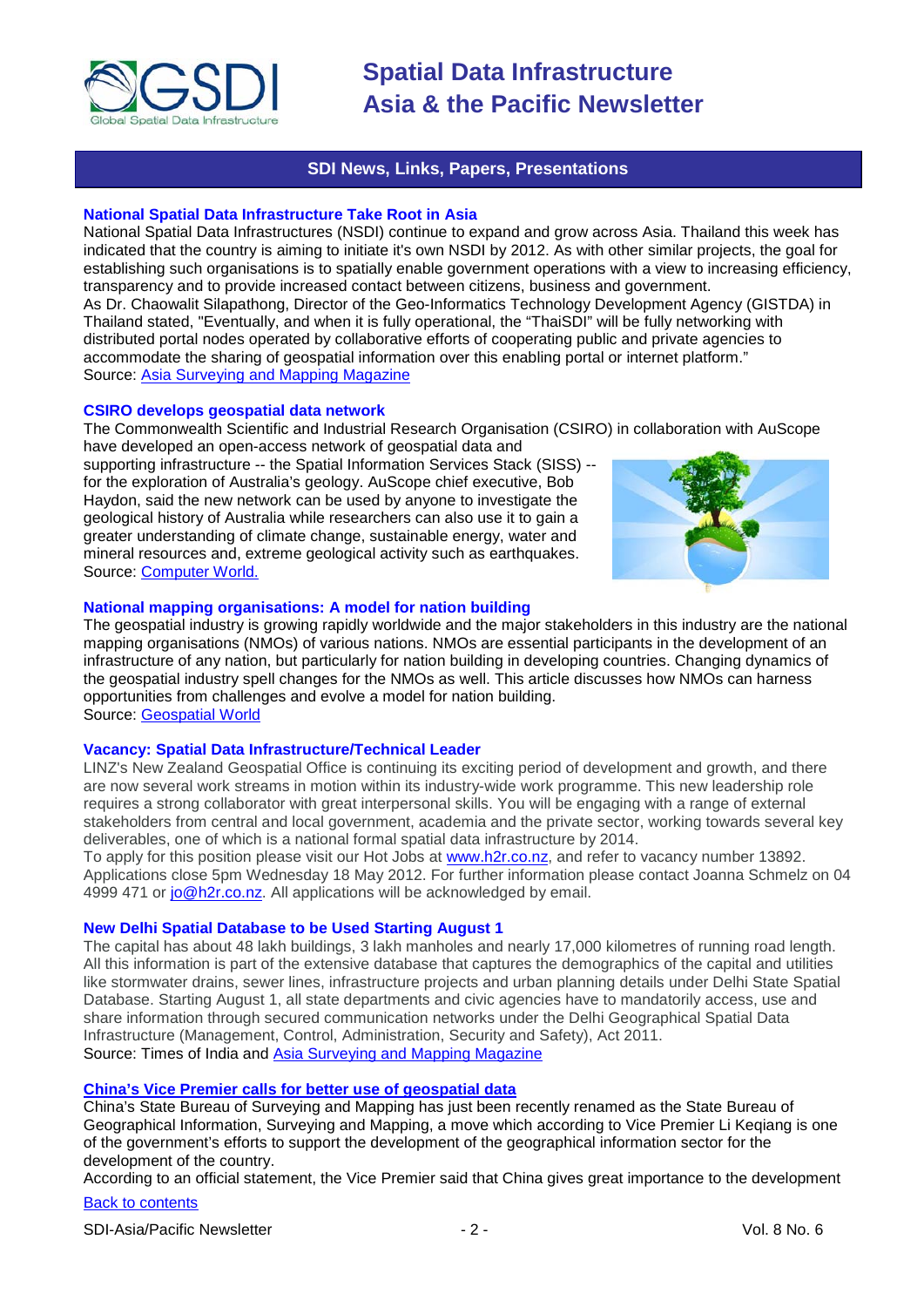

of the geographical information sector because it is vital to the development of new industries, digital cities, China's marine economy, and national security.

The Vice Premier also cited the remarkable contribution of surveying and mapping work to the disaster relief and reconstruction efforts after a devastating earthquake struck Wenchuan in 2008.

The output value of the country's geographical information industry in the previous year reached 100 billion yuan (\$15.4 billion), with 400,000 people working within the sector.

The development of China's geographic information industry will be included in the national 12th Five-year plan. Thanks to Kate Lance for this item

## **[Spatial enablement starts with spatial literacy](http://www.geospatialworld.net/index.php?option=com_content&view=article&id=22284%3Aspatial-enablement-starts-with-spatial-literacy&catid=66%3Aapplication-miscellaneous&Itemid=1)**

"Spatial enablement starts with spatial literacy," said Dr Chaowalit Silapathong, Director of the Geo-Informatics office at the Geo-Informatics and Space Technology Development Agency (GISTDA) of Thailand. Dr Silapathong was responding to a question of FutureGov journalist, "What does it take for a country to be spatially enabled"? – is it technological resource, international standards, or human resource? Source: [FutureGov](http://www.futuregov.asia/blog/2011/may/25/what-does-it-take-be-spatially-enabled/) and Geospatial World

#### <span id="page-2-0"></span>[Back to contents](#page-0-0)

## **SDI Spotlight**

This month's "Spotlight" feature is from Sam Amirebrahimi. Sam is currently enrolled in "Master of Spatial Information Science" programme in the University of Melbourne. He also holds membership of Centre for SDIs and Land Administration (CSDILA) since 2010 and is currently is responsible within the centre's activities as research assistant (RA).

### **3D Modeling and Visualization Platform for Engineering of Sustainable Cities** by Sam Amirebrahimi

Cities around the world have been constantly growing for decades in both economic and physical (size and population) terms. Over half of the population of the world is now living in cities and it is predicted that it will continue for the next hundred years. This rapid growth is facilitated by number of factors and will result in environmental and social problems such as increase in traffic congestion, health problems, vulnerability of natural resources, loss of agricultural and green lands, etc. Increase in population and their growing needs affect not only urban life but also have effects on people in outer suburbs and rural areas and put pressure on their resources. This pressure may reduce the living standards in those areas and as there is no limit for needs of growing population, ecological issues will emerge. Additionally, phenomena such as climate change and global warming further affect our resources and by changing the style of living in urban areas, they add more complexity in both style and structure of our cities.

Sustainable development is the key to avoid future problems for growing population of cities and many in research community are dedicating their resources for more efficient approaches for its achievement. Sustainability is defined as "*ability to meet present needs without compromising the ability of future generations to meet their own needs*". It is found that there is a need for integrated modeling for current and future developments for impact assessment of current and future developments to support the decisions made by involved stakeholders such as urban planners, architects, engineers, etc. This approach was suggested since pure growth management methods seldom address social, economic and environmental concerns simultaneously.

As it may sound simple in the beginning, there are however many challenges on the way. In assessment of sustainability of a development, normally three sustainability domains (social, economical and environmental) also known as "sustainability triangle" are considered. Sustainability of indicators in each determines the level of sustainability of that domain; and their combination determines the overall sustainability of the development.

These indicators are connected and have effects on each other. Therefore, modeling of the sustainability of a development requires the analysis of a network of interconnected factors which poses number of challenge for its (a) modeling, and (b) decision making based on the result of those models. Challenges associated with modeling include the analysis of indicators and their relationships in above multi-level interconnected network at different stages of the development of the project. On the other hand, challenges of latter include existence of data in variety of formats and need for their integration as well as the involvement of numerous stakeholders with different backgrounds and concerns. A perceived sustainable development scenario by a stakeholder or group of stakeholders may not necessarily be sustainable from the eye of others. Therefore, collective decision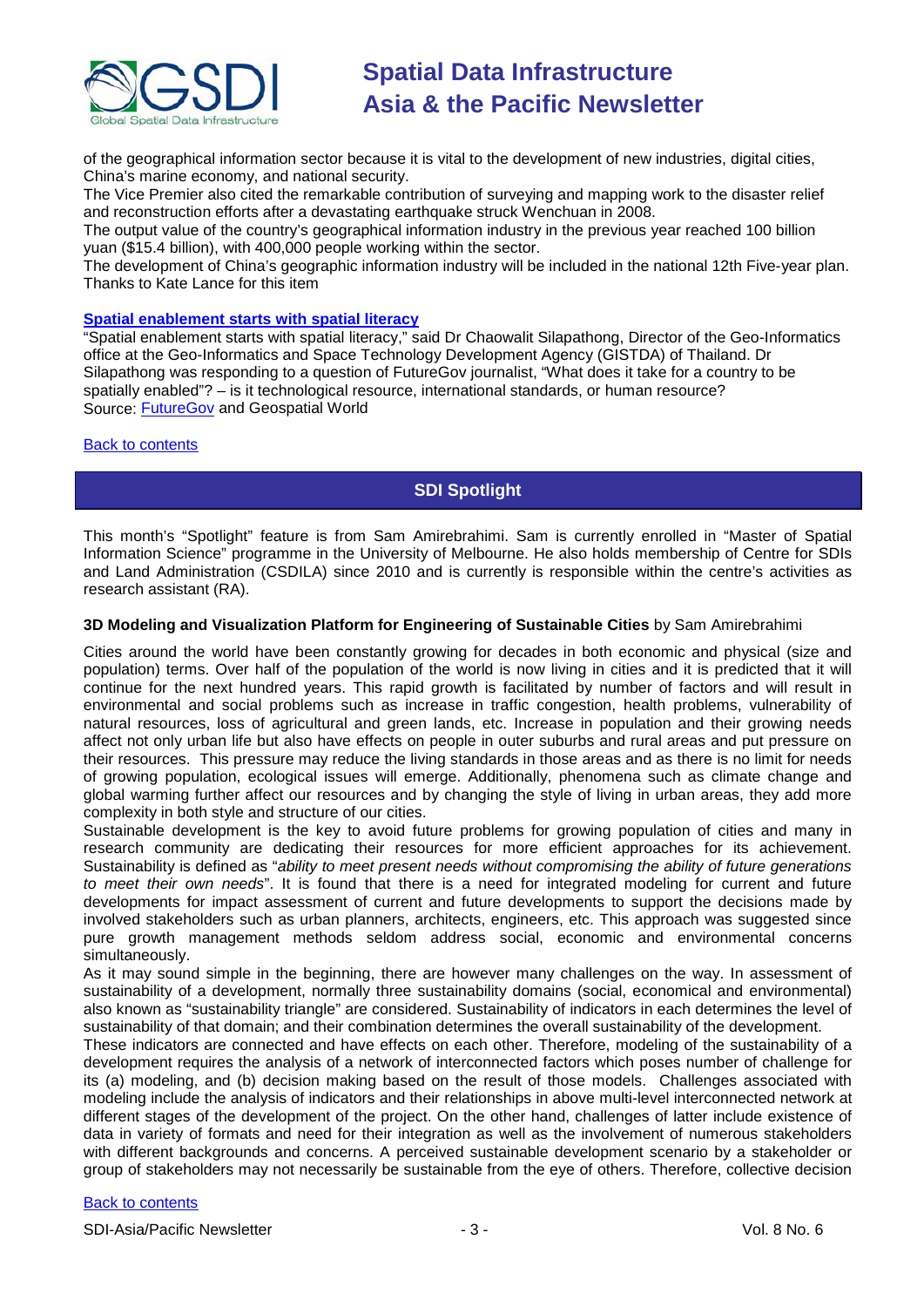

making and high level of interaction among stakeholders is necessary for coming up with a single decision to support all aspects of sustainability of the project. Additionally, *correct interpretation of data as the result of modeling* and *making right decisions* accordingly can be considered as other challenges for decision makers. As part of a solution to this problem, previous research suggest the visualization of collected spatial and nonspatial data and utilization of maps to visualize data in their respective locations for better understanding of the possible issues and identification of solutions for them. Urban environment is very complex in its nature and consequently challenges are posed in its visualization. Numerous approaches for visualization of urban data are available; however, advancement of Information and Communication Technology (ICT) technologies in 3 dimensional graphics has created the opportunity of realistic presentation of the urban environment using 3D virtual city models. 3D presentation of reality has many advantages over traditional 2D approaches (e.g. what decision maker see is close to reality and it reduces the level of brain work and analysis effort). However,

physical representation of the buildings and other aspects of city is not enough for decision making and inclusion of result of models modeling in visualized environment becomes necessary for decision makers to



There are numerous tools and systems developed to address different aspects of mentioned problems; however, mostly are too focused on certain aspect of sustainability modeling or visualization; and many others are expert-oriented and not suitable for other users. Such focused single-dimension tools may benefit the decision making at small scale or certain purpose; but they are not comprehensive and are incapable of showing the big image for the decision maker.

Description of problems in planning for sustainable development and current state of the research highlights the need for a holistic, interdisciplinary (including urban planning, environmental engineering and management, economic and social sciences, engineering, ICT, Architecture, etc.), and integrated approach is required to support:

- a) Acquisition and integration of relevant data from variety of sources as inputs of the system,
- b) Flexible modeling of current and future developments according to existing data, their semantics and defined scenarios,
- c) Multi-level visualization of current and future states of the city; and
- d) Supporting interaction and communication of large number of stakeholders; to facilitate the complex process of decision making for a sustainable future.

Towards achieving the above goal, this research in Center for SDI and Land Administration (CSDILA) in the University of Melbourne aims to introduce a seamless, connected, and integrated modeling and 3D visualization platform using SDI to support and facilitate collective decision making for urban development. Its main goal is to utilize the suitable latest state-of-the-art web-based technologies to create a collaborative environment for data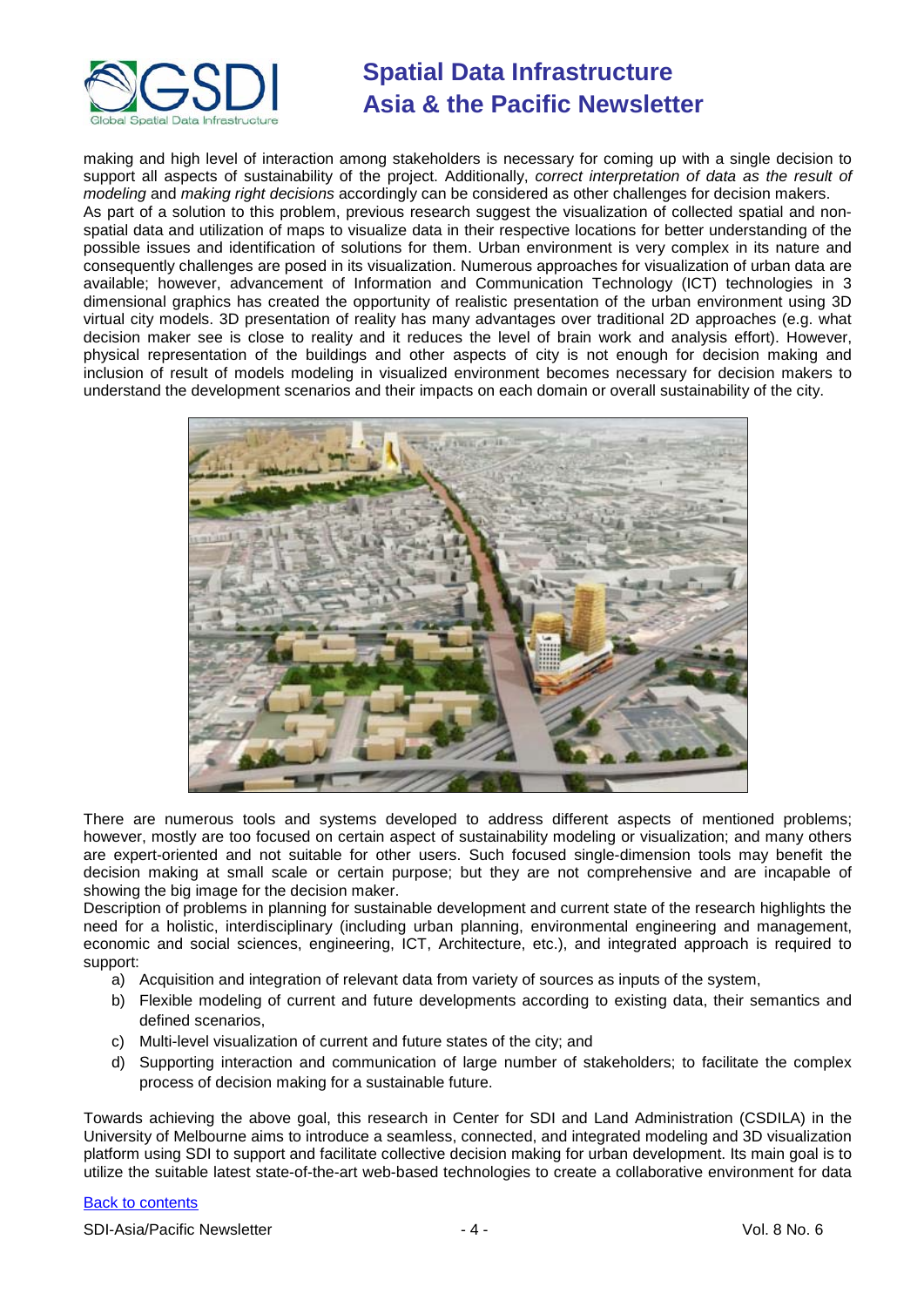

sharing and integration by utilization of various aspects of SDI for variety of users from different backgrounds and levels of expertise. It is hope that with the constant consultation and collaboration with experts in industry as well as other researchers in the same field in research community, the platform becomes a tool to facilitate smoother decision making process for creating a more sustainable future.

The editors remind our subscribers and readers that we welcome contributions for the *Spotlight* feature.

## <span id="page-4-0"></span>[Back to contents](#page-0-0)

# **GIS Tools, Software, Data**

#### Homemade GIS software getting popular

Geographic information system (GIS) software is gradually getting popular in the public; it is very common in foreign countries. China's GIS public application is on a fast development stage, and industrial application is increasingly extensive too. Professor Liu Yong, Vice President of China Association of Geographic Information System and President of Zondy Cyber, said the other day that with the vigorous support and guidance of the State, domestic GIS software is accelerating popular pace, everybody will be able to enjoy GIS service and the convenience brought by GIS in the near future.



Source: [China Economist](http://en.ce.cn/Insight/201105/11/t20110511_22414083.shtml)

### **[Avenza Releases Geographic Imager 3.3 for Adobe Photoshop](http://www.gisuser.com/content/view/23507/2/)**

Avenza Systems Inc., producers of MAPublisher® cartographic software for Adobe Illustrator® and PDF Maps for Apple iOS, has released **Geographic Imager 3.3** for Adobe Photoshop. This release is fully compatible with Adobe Photoshop CS 5.1, which is also known as Adobe Photoshop 12.1 in Adobe CS5.5, as well as Adobe Photoshop 12.0.4 in Adobe CS5. Source: GISUser

#### **[You'll Soon Be Able To See Inside Buildings With Google Maps](http://mashable.com/2011/05/05/youll-soon-be-able-to-see-inside-buildings-with-google-maps/)**

[Google](http://mashable.com/category/google) has unveiled Business Photos for Google Maps, a new product that allows users to check out the inside of local businesses.

[Marissa Mayer,](http://mashable.com/follow/topics/marissa-mayer) Google's vice president of consumer products, made the announcement Thursday at the [Social-Loco](http://socialloco.net/) conference in San Francisco.

During a demo on stage, Mayer and a co-worker showed off the ability to "enter" local businesses and see the inside of a building. Businesses can provide photos to Google, which can then be compiled into a 360-degree view of a building's interior.

These features have been making the rounds in the rumor mill for more than a year. Back in February 2010, we heard that Google would be [adding Street View-like](http://mashable.com/2010/02/04/google-store-views/) features for retail interiors as part of Google Maps.

[Business Photos](http://maps.google.com/businessphotos/) could prove to be a useful tool for restaurants, bars and establishments that depend on local patronage. Many people like to check out the places they eat and drink on the web. Soon, Google users will be able to see inside these places directly from Google Maps.

Mayer says that Google Business Photos will be released in the U.S., Australia, New Zealand, Canada and several other countries next week, with more countries getting the feature in the following month. Source: Mashable.com and the [Atlantic Wire](http://www.theatlanticwire.com/technology/2011/05/google-maps-will-soon-let-you-see-inside-buildings/37392/)

#### **[Jack Dangermond Addresses the Origins and Future of GIS](http://www.asmmag.com/features/feature/jack-dangermond-addresses-the-origins-and-future-of-gis-27051427)**

Jack Dangermond, founder and president of Esri, addressed the start of the company with the audience at the Esri Forestry GIS Solutions Conference this week. Source: Asian Surveying & Mapping

**[Flying Underwater to Explore with New Technology](http://www.asmmag.com/features/feature/flying-underwater-to-explore-with-new-technology-26051421)**

Fully 70% of the world is covered by water. It has been said that we know more about the moon, than we do about the oceans. Recently Hawkes Ocean Technologies won recognition from CAD software company Autodesk for the development of a new submersible design. 'DeepFlight Challenger' is the world's deepest

# [Back to contents](#page-0-0)

SDI-Asia/Pacific Newsletter  $\sim$  5 - Section 1.5 - Vol. 8 No. 6

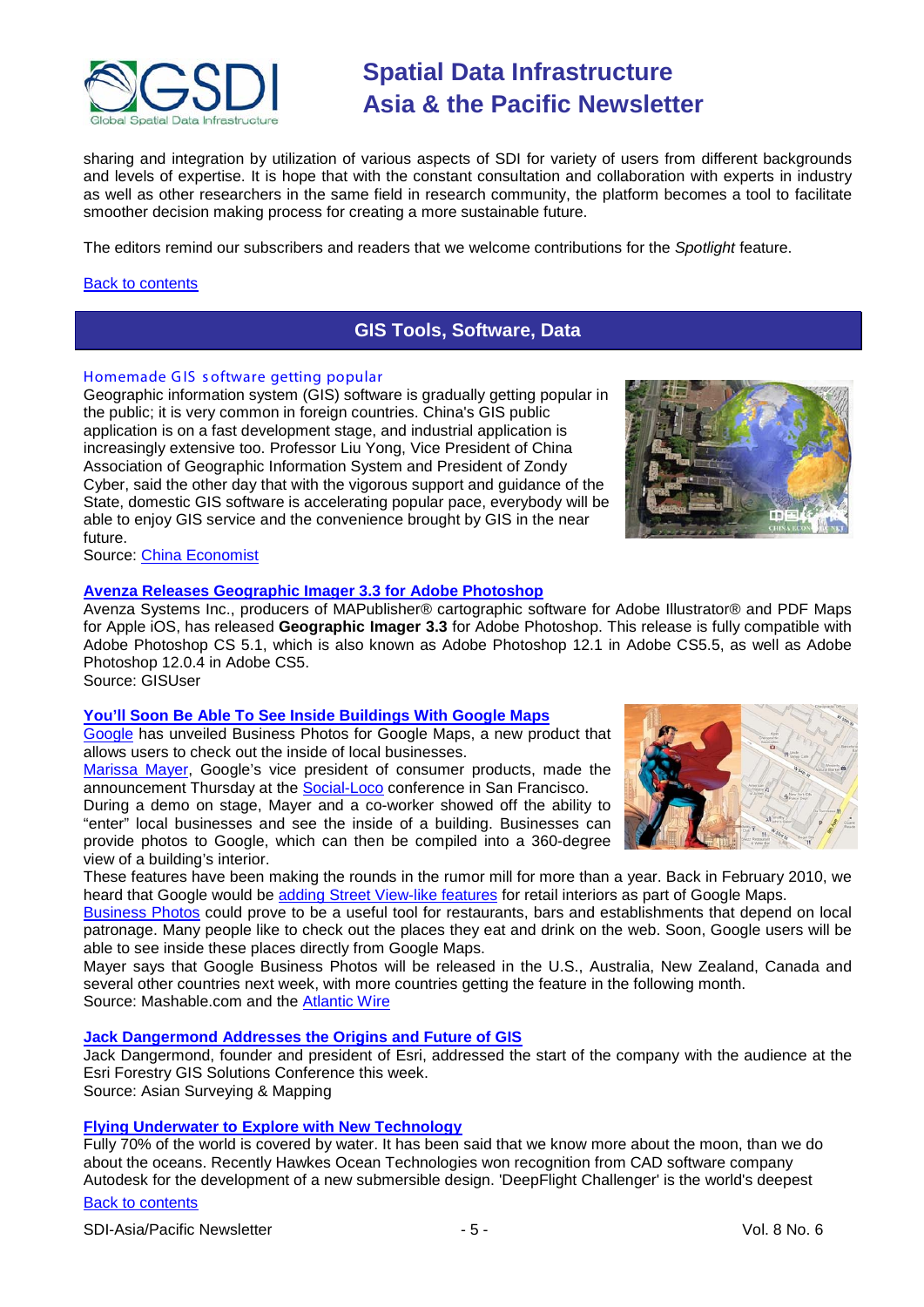

ocean explorer, and the winged submersible promises to keep us fascinated, curious and in awe in the days ahead as it surveys, explores and roams beneath the waves. Source: Asian Surveying & Mapping

#### **[Singapore adds new services on OneMap portal](http://www.futuregov.asia/articles/2011/may/19/singapore-adds-new-services-onemap-portal/)**

Singapore has just recently added two new services, **Property Prices** and **Space2lease** on the OneMap portal to help individuals interested in the residential property market information and businesses in search of commercial space.

OneMap is a high-resolution one-stop map which enables the public to access location-based services and information of government agencies.

Since its launch in March 2010, OneMap has enabled the public to access a wide range of government information from more than 40 thematic layers of information and value-added services ranging from education, culture, to community, to the environment.

Thanks to Kate Lance for this item

### **[Geoscience Australia considers cloud for data processing](http://www.geospatialworld.net/index.php?option=com_content&view=article&id=22260%3Ageoscience-australia-considers-cloud-for-data-processing&catid=66%3Aapplication-miscellaneous&Itemid=1)**

Geoscience Australia (GA) is closely monitoring cloud computing to fulfil its growing processing demands, *itnews.com.au* reported.

Source: Geospatial World and [IT News](http://www.itnews.com.au/News/258112,geoscience-australia-considers-cloud-to-simplify-ict.aspx)

#### **OGC reduces Membership fees for Developing Nations**

The Open Geospatial Consortium (OGC) announced new membership fee structure that gives certain categories of organizations discounts based on their country of registration. These categories include government, academic, research, not-for-profit, individuals, and some for-profit organizations. Discounts are based on [world economic indicator data](http://data.worldbank.org/about/country-classifications) published by the World Bank. Another element of OGC's flexible membership pricing approach is [GovFuture,](http://www.ogcnetwork.net/node/1568) a new kind of membership available for government agencies operating at the local, state or provincial levels in all countries. GovFuture membership focuses on helping local and sub-national governments implement and use OGC standards to achieve government mission objectives. For more information, see the [OGC website](http://www.opengeospatial.org/ogc/join/levels).

Source: OGC

## **[National map of sea-floor biodiversity](http://www.sciencealert.com.au/features/20111705-22160.htm)**

Marine scientists from five research agencies have pooled their skills and resources to map life on the sea floor – compiling a directory of biodiversity on Australia's continental shelf.

### **Strategic Review of Geoscience Australia**

The *Strategic Review of Geoscience Australia* (the Review) was commissioned by the Australian Government in the context of the 2010-11 Budget.

The Review found that the products and capabilities of Geoscience Australia (GA) support the Australian Government across a wide range of policies that address nationally significant challenges in the management and exploitation of Australia's natural resources. The Review also found the main activities of GA have a sound basis in serving the Australian Government's interests in facilitating resource development.

The Review recommended improvements to strategic planning, priority setting and performance reporting to improve management of competing interests in the deployment of geoscience resources and capabilities. The Review also recommended a review of the current process for allocating offshore acreage exploration permits – a process which GA currently supports by providing fundamental geological and geoscience information, similar to a 'prospectus', to potential investors in exploration permits.

[Document available.](http://www.finance.gov.au/publications/strategic-reviews/docs/strategic_review_ga.pdf)

#### **[Sri Lanka to develop environmental resource database](http://www.futuregov.asia/articles/2011/apr/22/sri-lanka-develop-environmental-resource-database/)**

The Central Environmental Authority will be developing an Environmental Resource Information Database on each district of the country using remote sensing and geo spatial data bases in an effort to effectively and efficiently manage the country's resources.

The Environmental Resource Information System will be used as a tool for environmental management, planning, monitoring, evaluation, and awareness activities of the agency.

The spatial database will include environment-related information such as water resources, wetlands, wildlife, archaeological monuments, and socio-economic data at the Grama Neladari level.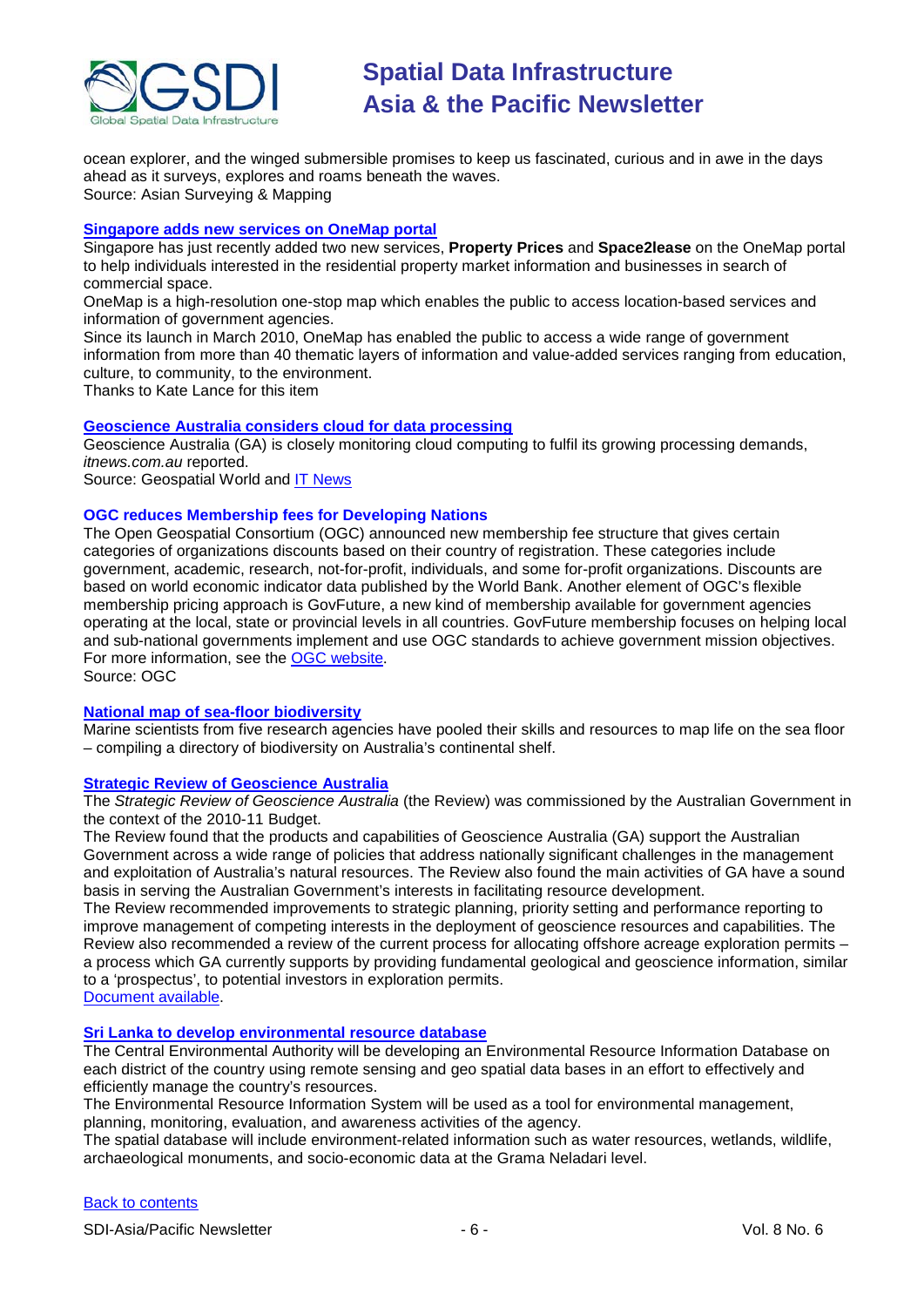

"Since Sri Lanka has stepped into the development phase, district wise data base would guide the country toward sustainable development" says Charitha Herath, Chairman at the Central Environmental Authority in Sri Lanka.

The information from the database would be a vital tool for development planners, environmental researchers, university students, and government agencies in gaining a deeper understanding of resource management. In addition, the information provided in the database would also help the aforementioned beneficiaries in identifying environmental systems, monitor and evaluate factors that affect environmental resources, and enable government agencies coordinate their environmental efforts more effectively Thanks to Kate Lance for this item

### <span id="page-6-0"></span>[Back to contents](#page-0-0)

## **News from abroad**

*"This section has been included to highlight some of the developments happening outside the region which demonstrate SDI in action.*

### **New Ways to Exploit Raw Data May Bring Surge of Innovation, a Study Says**

The study estimates that the use of personal location data could save consumers worldwide more than \$600 billion annually by 2020. Computers determine users' whereabouts by tracking their mobile devices, like cellphones. The study cites smart phone location services including Foursquare and Loopt, for locating friends, and ones for finding nearby stores and restaurants.

But the biggest single consumer benefit, the study says, is going to come from time and fuel savings from location-based services — tapping into real-time traffic and weather data — that help drivers avoid congestion and suggest alternative routes. The location tracking, McKinsey says, will work either from drivers' mobile phones or GPS systems in cars.

Source: [New York Times](http://www.nytimes.com/2011/05/13/technology/13data.html?_r=2)

## **[GIS-based toolkit to identify the empty homes](http://www.geospatialworld.net/index.php?option=com_content&view=article&id=22295%3Agis-based-toolkit-to-identify-the-empty-homes&catid=42%3Aproduct-gis&Itemid=1)**

The Communities and Local Government (CLG) department in the UK launched two new online toolkits to help tackle the problem of empty homes in England. It has introduced a GIS-based empty homes mapping toolkit. It plots the location of long term empty homes in private ownership across the country. This allows councils to pinpoint empty homes hotspots in their area and work with landlords and the local community to bring derelict properties back into use. The system allows users to overlay maps with other information such as levels of housing need.

Source: GeoSpatial World and the [Guardian](http://www.guardian.co.uk/government-computing-network/2011/may/26/communities-local-government-launches-online-property-toolkits-councils)

#### **GIS [support for the 2011 local government elections \(SOUTH AFRICA\)](http://eepublishers.co.za/article/afrigis-234-04-powering-local-elections.html)**

The delivery and management of regular free and fair elections is vital, and an effective geographic information system (GIS) is a crucial spoke in the election wheel. AfriGIS has worked with the Independent Electoral Commission of South Africa (IEC) since 1998 and is currently assisting the IEC to power successful municipal elections in May 2011.

Source: [PositionIT,](http://www.eepublishers.co.za/images/upload/PostionIT%202011/GisT_GIS_support_for_2011.pdf) April/May 2011 [thanks to Kate Lance for this item]

#### **[Institutionalising a Geospatial Data Infrastructure at the CSIR](http://eepublishers.co.za/article/csir-332-04-institutionalising-a-gsdi-in-the-csir.html)**

Institutionalising a Geospatial Data Infrastructure was a major watershed for research data management at the Council for Scientific and Industrial Research (CSIR). For the first time in the CSIR's history, the Information and Communications Technology (ICT) department took over the management and maintenance of researchrelated software and data. For the first time, geospatial data was related to publication outputs. Heidi van Deventer shares the experiences, lessons learnt and the remaining challenges. Source: [PositionIT,](http://www.eepublishers.co.za/images/upload/PostionIT%202011/GisT_Institutionalising.pdf) April/May 2011 [thanks to Kate Lance for this item]



### **[Stamukha Detection from Space for Navigation Safety Through Northern Sea](http://www.vector1media.com/news/top-stories/53-corporate-news/20265-stamukha-detection-from-space-for-navigation-safety-through-northern-sea-route.html)  [Route](http://www.vector1media.com/news/top-stories/53-corporate-news/20265-stamukha-detection-from-space-for-navigation-safety-through-northern-sea-route.html)**

"Atomflot" Fleet Operations Board together with ScanEx Research & Development Center carried out a joint project on operational satellite-based detection of large stamukhas (grounded ice hummocks) in shallow-water areas of the Kara and East-Siberian seas, used for navigation of commercial ships.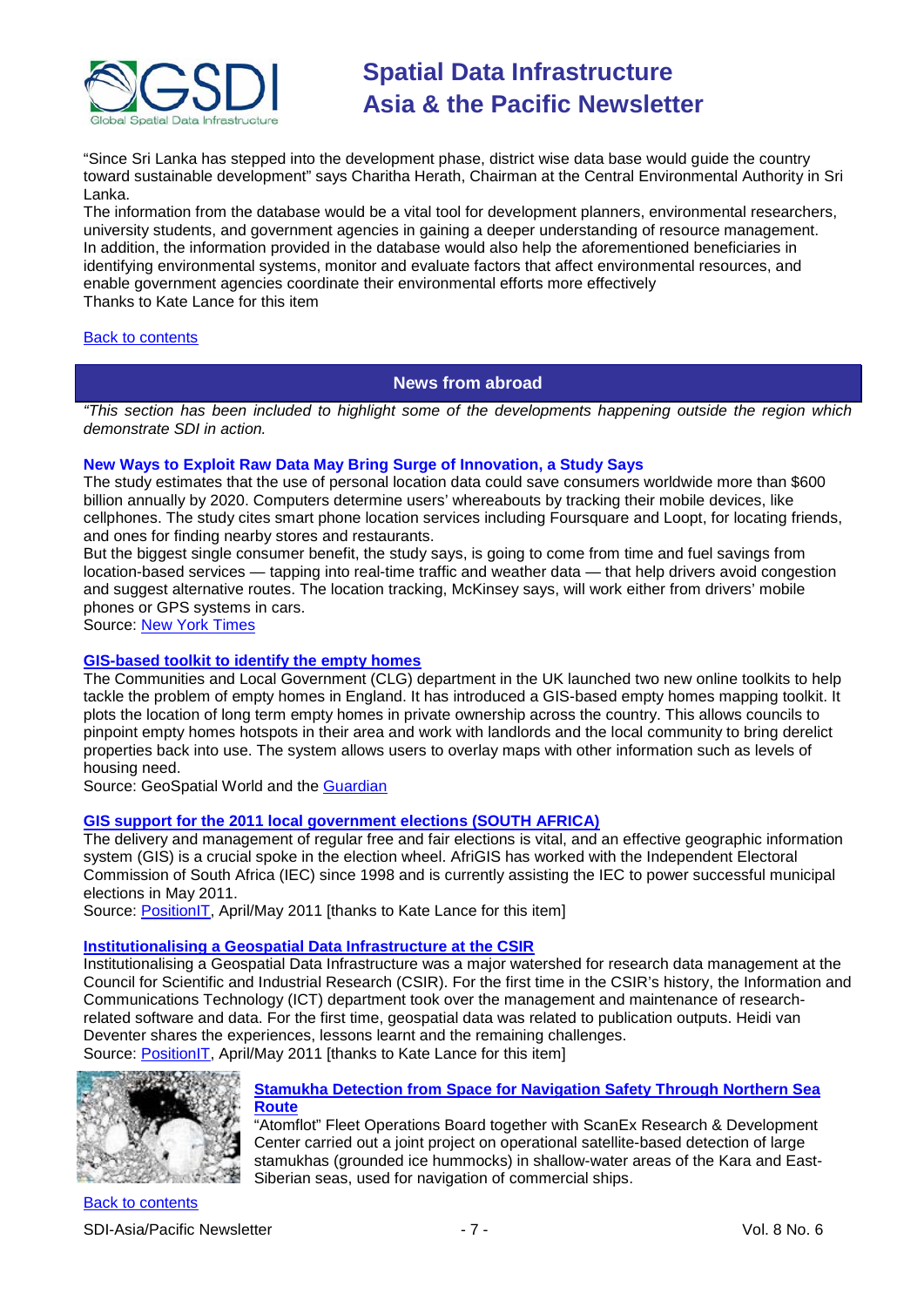

Stamukha – is a hummocky ice formation that has run aground, usually formed in shallow-water areas of freezing seas. Detection and mapping of stamukhas on seaways in shallow-water areas of the Arctic Region is an important task to ensure safety of ice channeling of ships through the Northern Sea Route. In the eastern part of the Arctic, where depth surveys are not frequent enough, stamukhas may take shape on unnamed banks not indicated on maps at depths of more than 20 meters. Source: V1 magazine and [ScanEx News](http://www.scanex.ru/en/news/News_Preview.asp?id=n1813426)

### **[3D Cadastre and Future Expectations](http://www.asmmag.com/features/feature/3d-cadastre-and-future-expectations-12051310)**

Many organizations are considering to move from 2D to 3D operations. This trend is the result of several factors including newly developed technologies, improved computer performance, 3D software innovations and changes in cost structures. Several users report practical and effective gains through the use of 3D approaches. Cadastre are also impacted by the 3D shift. The International Federation of Surveyors (FIG) has also been involved in investigating current and future potentials for 3D cadastre. Source: Asian Surveying & Mapping

#### **[Satellite survey unearths lost Egyptian pyramids](http://www.geospatialworld.net/index.php?option=com_content&view=article&id=22283%3Asatellite-survey-unearths-lost-egyptian-pyramids&catid=55%3Aapplication-archacology&Itemid=1)**

Seventeen lost pyramids have found in a new satellite survey of Egypt. More than 1,000 tombs and 3,000 ancient settlements were also revealed by looking at infra-red images which show up underground buildings. The work has been pioneered at the University of Alabama in Birmingham by US Egyptologist Dr Sarah Parcak. Her team analysed images from satellites orbiting 700km above the earth. Infra-red imaging was used to highlight different materials under the surface. Source: [BBC](http://www.bbc.co.uk/news/world-13522957) and Geospatial World



## <span id="page-7-0"></span>[Back to contents](#page-0-0)

**Articles**



#### **FIG Article of the Month - May 2011 [World-wide Inventory of the Status of 3D-Cadastres in 2010 and Expectations for 2014](http://www.fig.net/pub/monthly_articles/may_2011/may_2011_vanoosterom_stoter_et_al.pdf)** by Peter VAN OOSTEROM, Jantien STOTER, Hendrik PLOEGER, Rod THOMPSON and Sudarshan KARKI

In this paper, the background, set-up, and a preliminary analysis of the survey conducted by the FIG joint commission 3 and 7 working group on 3D-Cadastre, 2010-2014 is presented. The purpose of the survey is to make a world-wide inventory of the status of 3D-Cadastres at this moment (November 2010) and the plans/expectations for the near future (2014). Sharing this information improves cooperation and exchange of experiences and supports future developments in different countries and cadastral jurisdictions. The FIG working group will repeat the survey in four years time to evaluate the actual progress. In the questionnaire the concept of 3D-Cadastres with 3D parcels is intended in the broadest possible sense. At the moment of writing, 36 completed questionnaires have been received. Another detailed questionnaire survey is being conducted among the eight cadastral jurisdictions of Australia, and the results from these are also presented and compared to the international situation. At the moment of writing, all completed Australian questionnaires have been received.

#### **[Mapping Land Degradation and Desertification](http://www.asmmag.com/features/feature/mapping-land-degradation-and-desertification-12051303) by** by Jeff Thurston

The connection between desertification and water management is often not explored, and the meetings (between Cambodia & the UN) provided additional opportunities to discuss land management in a more holistic fashion.

Source: Asian Surveying & Mapping

#### **[Cadastres, Nations and States](http://mycoordinates.org/cadastres-nations-and-states/)** by Paul van der Molen

The work of land surveyors and land registrars can be seen in a context of state and nation building Source: Coordinates monthly magazine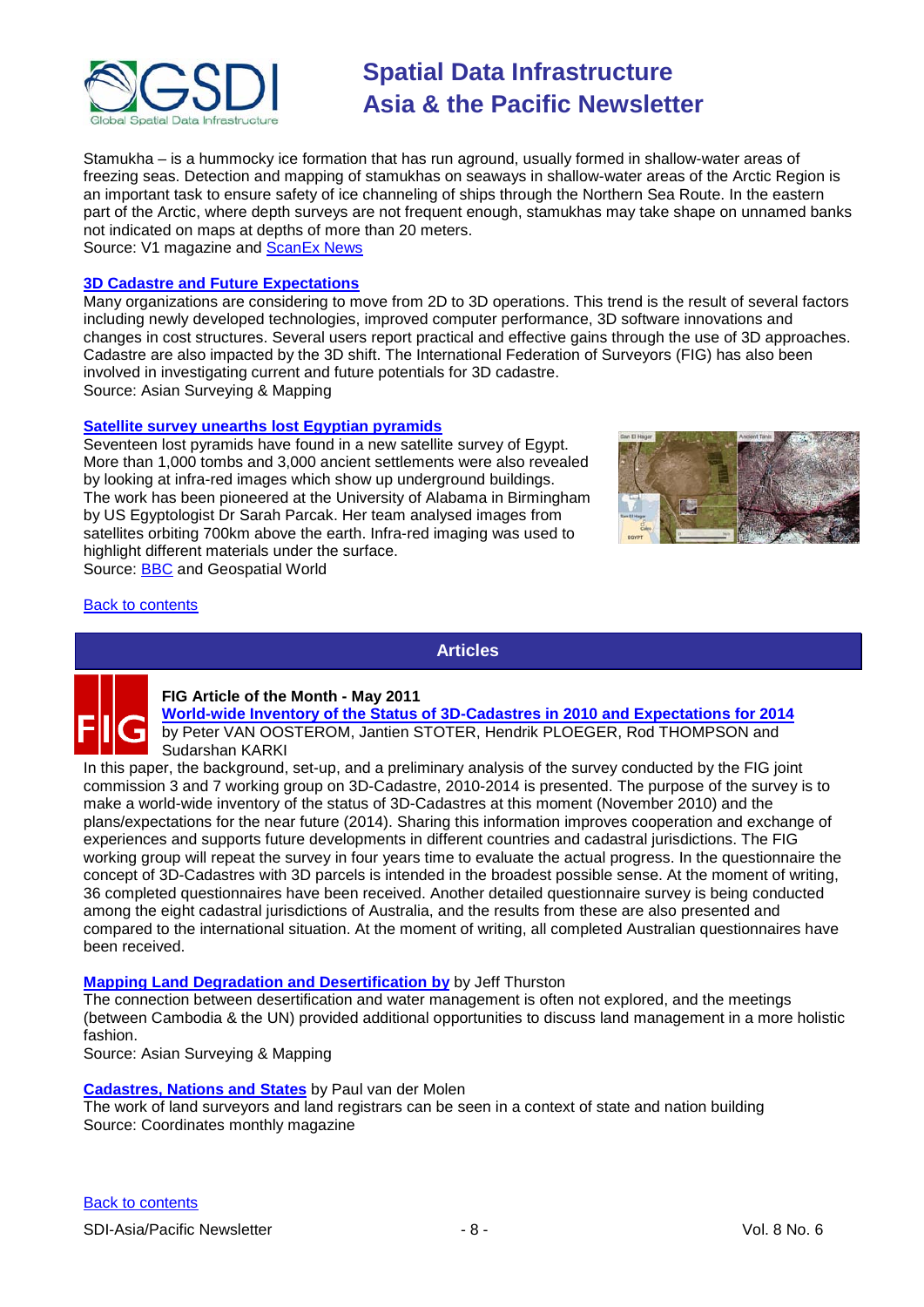

## **[Our Kids Need To Know More About Geography!](http://www.amerisurv.com/content/view/8714/)** by Lisa Manzione

"Geography is about a lot more than just memorizing where countries are on a map," said Manzione. "It's about understanding the cultures that go along with each country and the process for understanding those cultures has to start early. If our children are going to thrive in the newly globalized economy, and prepare for the nearly 70,000 new jobs geotechnology is adding to the U.S. each year, they need this program. In addition, they'll be more well-rounded individuals if they accept that the United States isn't the center of the universe and that there are other places on the map worth knowing about."

Source: The American Surveyor

#### **[Online Map Games To Encourage and Engage Your Geographic Awareness](http://www.gisuser.com/content/view/23043/222/)** by Gretchen Peterson

This article showcases some of the interactive maps that are scattered around the Web. They aren't known for their cartographic excellence by any means. Source: GISUser

#### **[Application of GIS in public transit network planning](http://www.geospatialworld.net/index.php?option=com_content&view=article&id=22301%3Aapplication-of-gis-in-public-transit-network-planning&catid=166%3Autility-transport&Itemid=41)** by Vimal Gahlot & B.L.Swami

In this era of information technology GIS has emerged as a versatile tool. GIS is a specific integrated system of hardware, software and procedure designed to support capture, management, manipulation, analysis and display of spatially referenced data for solving complex planning and management problems. It has been employed for integration of spatial and non-spatial data. It can be applied to various services that are dependent on network like water supply, power supply, sewage, etc. So it could be of great help for transportation, engineering and planning also.

This paper is intended to illustrate applications of GIS in Mass Rapid Transit System Design, and introduce a case study of Jaipur, the capital city of Rajasthan State in India. The study relied on GIS to identify the Bus Rapid Transit Corridors in the study area.

Source: GeoSpatial World

### **[How NGOs Are Using Data Maps to Communicate Problems](http://www.huffingtonpost.com/andrew-turner/ngos-data-maps-communicate_b_863375.html)** by Andrew Turner

With their international reach, abundance of data, and lack of access to data scientists, NGOs can benefit greatly from being able to employ easy to use data analysis and mapping technologies. Source: Huffington Post

### <span id="page-8-0"></span>[Back to contents](#page-0-0)

# **Books and Journals (including Videos and Web publications)**

### **[Australian Geology spatial news](http://www.csiro.au/news/Geological-information-available-at-click-of-a-button.html)**

Developed by CSIRO and AuScope in collaboration with other research organisations around the country, a new open-access network of geospatial data, and its supporting infrastructure – the Spatial Information Services Stack (SISS) – will enable users to explore Australia's geology on a national scale. Thanks to Ross Johnson for this item

**[Smart Measures](http://news.ambergtechnologies.com/file/control-your-tunnel.pdf)** – electronic magazine for construction of tunnels

#### **NIMLI (National Infrastructure for Managing Land Information) AUSTRALIA** – [May update](http://blogs.unimelb.edu.au/nimli/2011/05/04/nimli-may-update-2/#more-630)

### **[LiDAR News, Vol 1, No 9](http://www.lidarnews.com/newsletter/Vol1No9.htm)**

**[The fourth episode of the Geospatial Revolution Project has been released](http://geospatialrevolution.psu.edu/episode4)** Source: GIS Lounge [Thanks to Wonkug Baek for this item]

**[Think Quarterly](http://thinkquarterly.co.uk/#aboutthebook)** – Google's new on-line magazine

**[Coordinates](http://mycoordinates.org/pdf/may11.pdf)** monthly magazine

**[SERVIR-Africa community news](http://www.servirglobal.net/africa/en/News/CommunityNews.aspx)**

# - entries posted in April 2011

- New systems developed to study water quality and eutrophication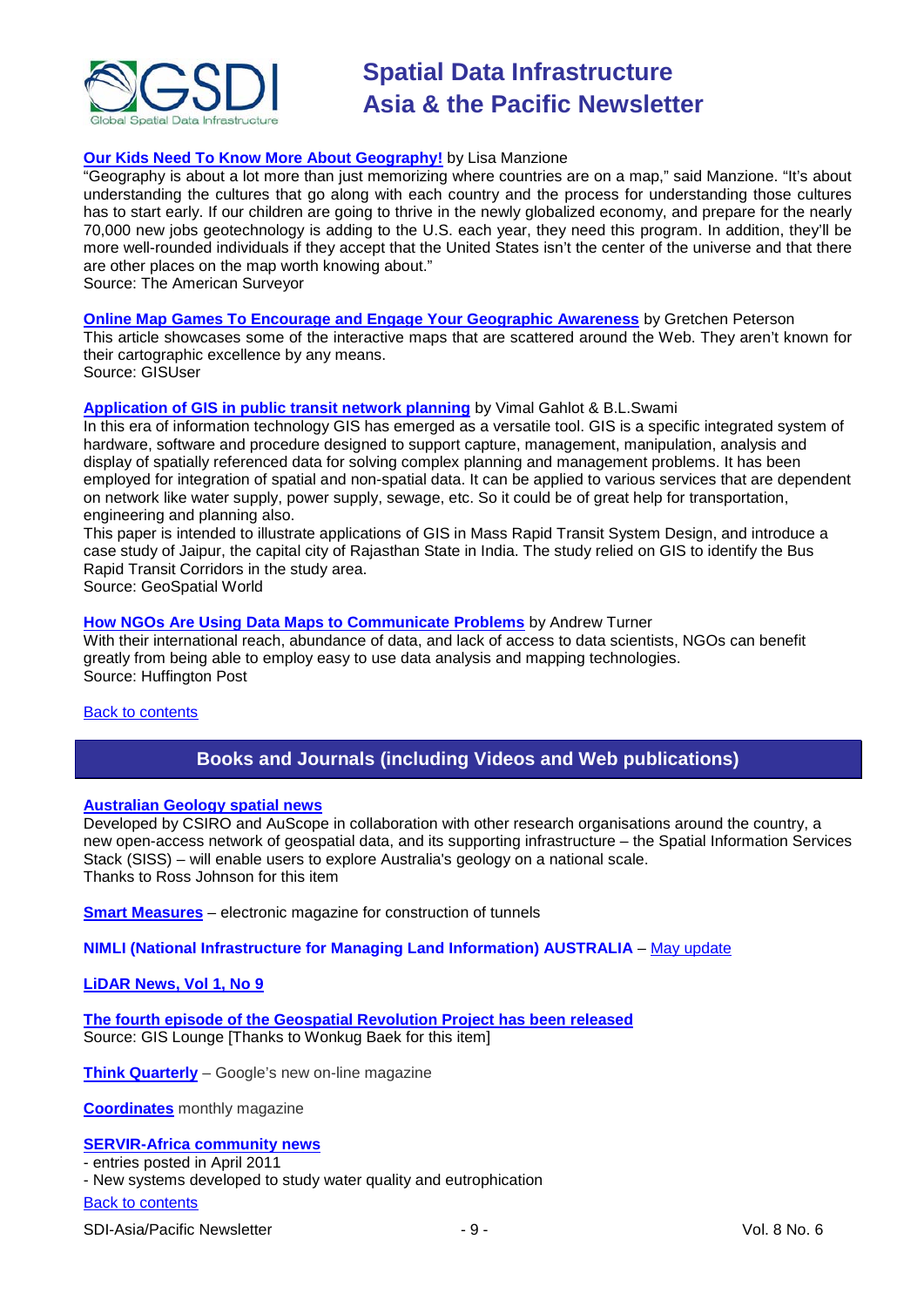

- FAO Modeling System for Agricultural Impacts of Climate Change
- Call for papers: Geospatial applications in disease surveillance
- SumbandilaSat providing valuable imagery
- Latest SDI-Africa newsletter (April 2011)
- Assessment of accuracy of volunteered road map production in western Kenya

**[The American Surveyor newsletter](http://www.amerisurv.com/newsletter/25MAY2011.htm)** (25 May) and [11 May](http://www.amerisurv.com/newsletter/11MAY2011.htm)

**GISuser - [GIS and Geospatial Technology News](http://www.gisuser.com/)**

### **[Rwanda releases trade atlas](http://www.geospatialworld.net/index.php?option=com_content&view=article&id=22287%3Arwanda-releases-trade-atlas&catid=48%3Aproduct-cartography-map-publishing&Itemid=1)**

The Ministry of Trade and Industry, Rwanda, in partnership with the German Development Cooperation (GDC) launched the first ever Rwandan economic and trade atlas. It contains compilation of information from various sectors in the country based on official data. It also incorporated state-of-the art techniques like GIS for the presentation of findings.

## <span id="page-9-0"></span>[Back to contents](#page-0-0)

# **Just for Fun!**

World's **[LARGEST](http://www.360cities.net/gigapixel/strahov-library.html)** indoor photograph Strahov Library - 40 Gigapixels This 360º Panorama is the largest indoor Photo in the world as of March 2011. This image was created from 3,000 individual photos stitched together into a single image that is 280,000 x 140,000 pixels. That's around 40 gigapixels, or 40,000 megapixels. If you printed this photo it would be 23 meters (or 78 feet) long! To control this image, use the controls on the screen or click and hold your mouse button on the photo, and move your mouse around. To zoom in and out, use your mouse wheel, or the "Shift" and "Control" keys. Be sure to zoom in all the way to see the full detail of the photo!



For an 80 Gigapixel panorama of London, click [HERE](http://www.360cities.net/london-photo-en.html)

## **[Amateur astrophotographer captures entire night sky in 37440 exposures](http://www.theage.com.au/technology/sci-tech/amateur-astrophotographer-captures-entire-night-sky-in-37440-exposures-20110516-1eoll.html)**

The Photopic Sky Survey is a 5,000 megapixel photograph of the entire night sky stitched together from 37,440 exposures. Large in size and scope, it portrays a world far beyond the one beneath our feet and reveals our familiar Milky Way with unfamiliar clarity. When we look upon this image, we are in fact peering back in time, as much of the light—having traveled such vast distances—predates civilization itself. Source: The Melbourne *AGE* and [<http://skysurvey.org/>](http://skysurvey.org/)

#### **[Land surveyor sets out to be first to top Everest](http://herenb.canadaeast.com/news/article/1409568)**

For the past 20 years, he has dedicated his life to studying and working as a land surveyor in his home country of Nepal. But even with his two degrees, various certifications and professional experience under his belt, Janek Guantam wanted more. So he applied for the Geodosy and Geomatics graduate program at the University of New Brunswick, which he began last May.

His special goal is to not only hike Mount Everest - the world's tallest mountain - but to use his meticulously precise techniques of triangulation to determine the exact height of this roughly 8,000-metre mountain, last mapped in 1998.

Source: [CanadaEast.com](http://herenb.canadaeast.com/) and [Asian Surveying & Mapping](http://www.asmmag.com/news/headlines/land-surveyor-sets-out-to-be-first-to-top-everest-27051425)

**[This Class of Geography Students Found Bin Laden's Hideout Long Before the CIA](http://www.good.is/post/ecosystem-geographers-predict-bin-laden-s-hideout?utm_campaign=daily_good&utm_medium=email_daily_good&utm_source=headline_link&utm_content=A%20Class%20of%20Geography%20Students%20Found%20Bin%20Laden%27s%20Hideout%20Long%20Before%20t)**

Two years ago, a class of UCLA undergrads pretty accurately predicted the the location where Osama Bin Laden was hiding out. Source: Good Worldwide

[Back to contents](#page-0-0)

SDI-Asia/Pacific Newsletter  $\sim$  10 - 10 - Vol. 8 No. 6

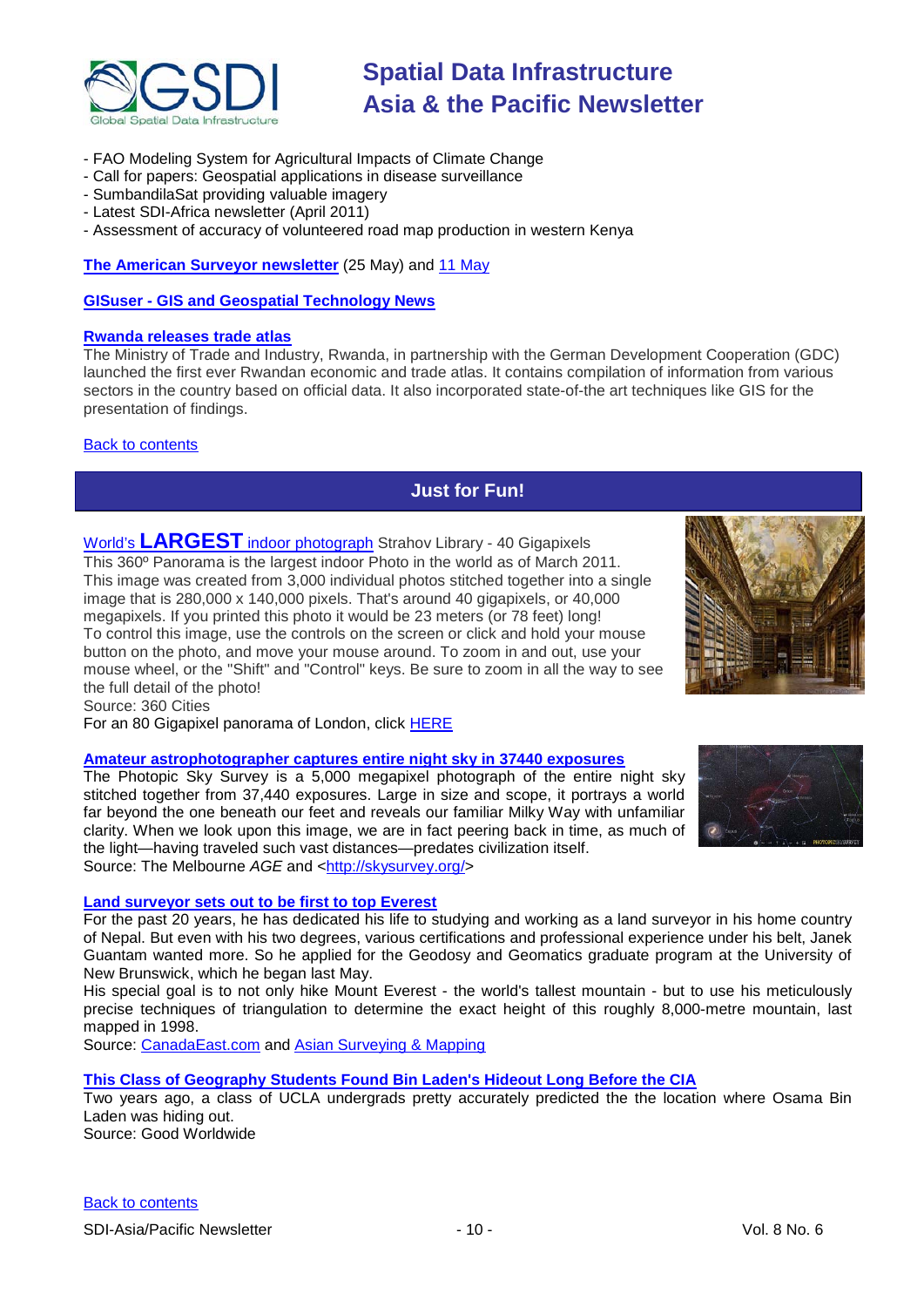

Massimo De Martini's face assumes a look of concentrated pleasure as he slips the

We now know vastly more about the world than Abraham Ortelius, who etched and

#### **[World of maps at your fingertips](http://www.timesofoman.com/featuredetail.asp?fid=900)**



remains potent. Source: Times of Oman

#### <span id="page-10-0"></span>[Back to contents](#page-0-0)

# **Training Opportunities**

De Martini says he's open to negotiation.

## **[Summer School "Advanced Spatial Data Infrastructures", Leuven, Belgium](http://www.spatialist.be/201101-school/index.htm)**

This event will take at the Irish College in Leuven between 8 and 15 July 2011, and is organised by the University of Melbourne (Australia), Leuven University and Brussels University (both Belgium), and supported by Global Spatial Data Infrastrucure (GSDI) Association. The key objective of this Summer School is to enhance the knowledge about the current developments in the field of spatial data infrastructures.

## **gvSIG Training platform opens with a first course for gvSIG users**

The gvSIG Association tries to increase its learning offer through online courses, publishing a new learning platform: gvSIG Training. In parallel, the gvSIG Association launches its official certification program. It's a step forward in the training processes in free geomatic, creating an online training centre, that contributes to the spreading as well as to the sustainability of the gvSIG project. Training without geographic barriers, and with the best professionals.

In this platform, you will find courses in several languages to learn to use the different applications of the gvSIG project, in a user level as well as in a developer one. The courses list will be extended gradually with different gvSIG and free geomatic specialization courses (databases, map servers...), with the objective of covering the different needs of the Community.

The courses offered by gvSIG Training are part of the training routes that are required to obtain the gvSIG official certification.

For further information:

- gvSIG Training: [<http://gvsig-training.com/>](http://gvsig-training.com/)

- gvSIG Certifications: [<http://www.gvsig.com/services/certification>](http://www.gvsig.com/services/certification)

#### **GIS Courses by Distance Education NSW Riverina Tafe**

The courses listed below are all full Geographic Information Systems courses which can be studied over a number of semesters by distance study pathways.

[Certificate III in Spatial Information Services \(GIS\)](http://www.rit.tafensw.edu.au/nec/nrme/giscourses#Cert III in Spatial Information Services (CPP30109))

[Certificate IV in Spatial Information Services \(GIS\)](http://www.rit.tafensw.edu.au/nec/nrme/giscourses#Cert IV in Spatial Information Services (CPP40209))

[Diploma of Spatial Information Services \(GIS\)](http://www.rit.tafensw.edu.au/nec/nrme/giscourses#Diploma of Spatial Information Services (CPP50207))

Sourc[e: NSW River](http://www.rit.tafensw.edu.au/nec/nrme/giscourses)

#### **[Participatory Spatial Information Management and Communication Training Kit now available on-line](http://www.cta.int/en/About-us/CTA-news/Participatory-Spatial-Information-Management-and-Communication-Training-Kit-now-available-on-line)**

Co-published by CTA and IFAD in English and Spanish, the Training Kit is a unique product that can be tailored to meet user needs, ensuring that employees get the best training available on Participatory Spatial Information Management and Communication.

The [online version](http://pgis-tk.cta.int/) was launched at the beginning of March 2011. The DVD version was launched in December 2010. The Training Kit contains 15 Modules, each presented through a series of Units. Modules cover the entire spectrum of good developmental practice – from mobilising communities to developing a communication strategy based on the outcome of participatory mapping activities. The Modules touch on topics such as the fundamentals of training, ethics and community groundwork and processes as well as the more technical low-, mid- and high-tech participatory mapping methods.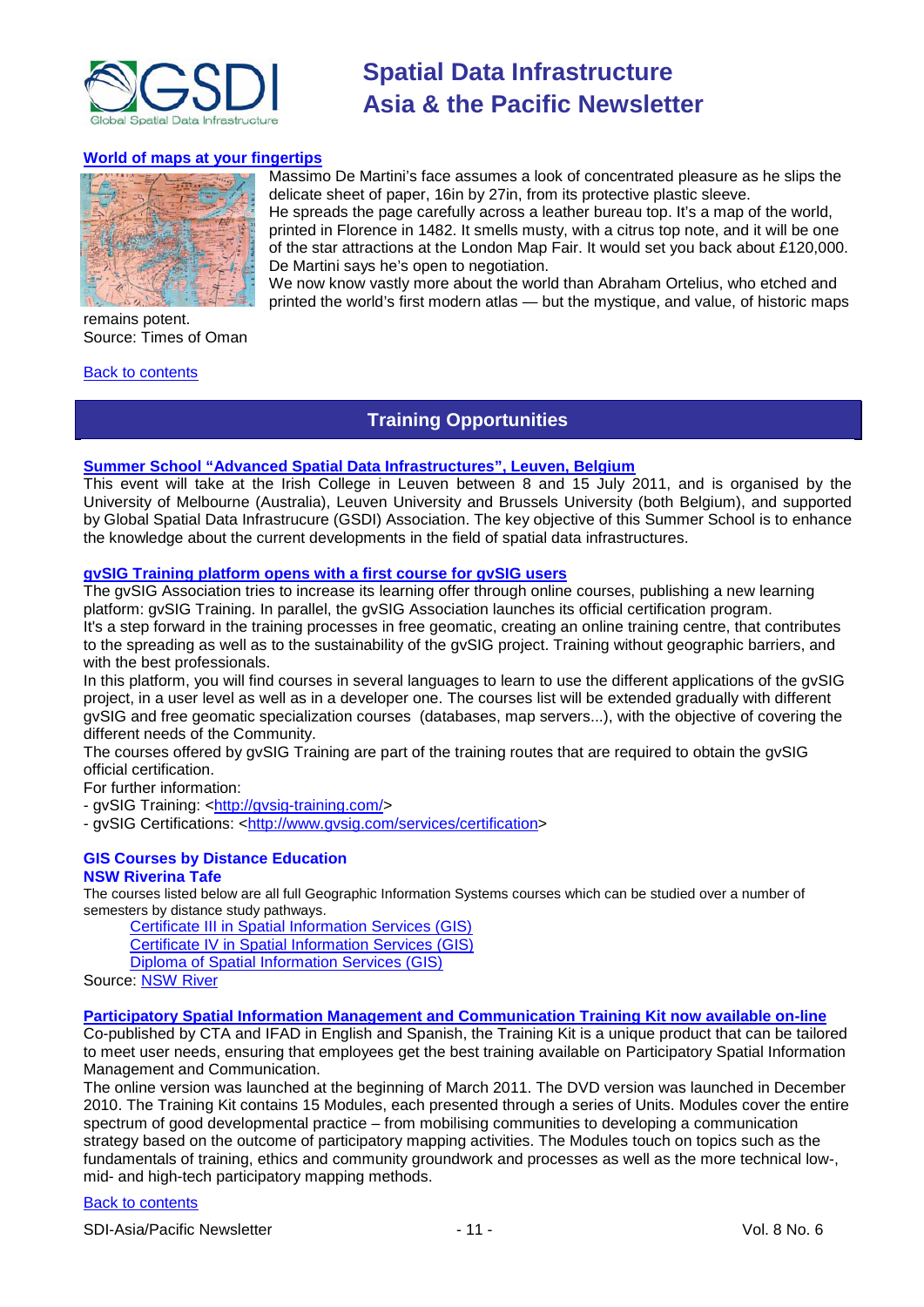

Users decide what they want to cover and when. The product has been developed using the Multimedia Training Kit (MMTK) approach – which allows you to pick and choose those Modules, Units and components that best suit your particular requirements and develop a curriculum to suit your specific needs. **Publishers:** Technical Centre for Agricultural and Rural Co-operation ACP-EU (CTA), Wageningen, The Netherlands and International Fund for Agricultural Development (IFAD), Rome, Italy Source: [The Centre for Agricultural and Rural Cooperation](http://www.cta.int/en/About-us/Who-we-are)

### **[Educational webinars for the Geospatial Professional](http://www.gisuser.com/content/view/23506/2/)**

Online delivery of educational material is convenient, affordable, and can be entertaining as well as informative. The following are a few opportunities that the Geo professional might wish to take advantage of in the near future:

**Esri** will host the free live training seminar "Using ArcGIS Data Reviewer to Assess Data Quality" on June 16, 2011

From Esri… During the seminar, Learn about tools that allow you to automate, centrally manage, and improve your GIS data quality control processes. **[See Details HERE](http://www.esri.com/lts)**

**Note: Esri also has a fine archive or [previously recoded sessions,](http://training.esri.com/gateway/index.cfm?fa=seminars.recordedSeminars) definitely worth a look LizardTech** offers regular online training sessions. **[See complete details HERE](http://www.lizardtech.com/news/events/?section=webinars)**

**ERDAS** offers regular online training and makes available a number of archived presentations. Browse the sessions for educational tips and tutorials designed to bring you up to speed with ERDAS IMAGINE, APOLLO and other solutions **[Register HERE](http://www.erdas.com/Resources/webinars/ArchivedWebinars.aspx)**

**Blue Marble Geographics** provides users and would-be users with an online knowledgebase. Enjoy this resource for a number of instructional videos and application demos. **[See the knowledge base HERE](http://www.bluemarblegeo.com/knowledgebase/videos/index.php)**

**Cartopac Field Solutions webinar** – The Design & Deployment of an Enterprise Asset Data Collection Solution. Join CartoPac Field Solutions as they chat with Mark James, GIS Analyst with Chesapeake Midstream, about how their GIS and Survey groups executed a project to standardize asset field data collection and provide a direct connection to import that data into the enterprise geodatabase. Event takes place Wed June 1 – **[Register HERE](https://www3.gotomeeting.com/register/384543774)**

**Data Solutions** - Some interesting training for professionals in the NW portion of the USA. including AK, HI, ID, UT, MT, NV, and OR – Electronic Data Solutions is hosting a FREE webinar for professionals wanting to learn more about their innovative Trimble solutions for utilities and smart grid. The webinar is a live, interactive online event covering a new turn-key solution for utilities called Trimble Field Inspector. **[Register HERE](https://www2.gotomeeting.com/register/358748467)**

**[Safe software Webinars](http://safe.com/learning/webinars/)** – An intro to FME Desktop, May 19, 2001 – Gain a better understanding of FME Desktop. This free introductory webinar will cover key features and capabilities of FME Desktop and common spatial data transformation scenarios, across GIS, CAD and other business systems. The company also provides a number of archived webinars for your viewing.

**[Hyperspectral Data Analysis for Coastal Environmental Monitoring](http://www.ittvis.com/EventsTraining/LiveWebSeminars.aspx)** Source: GISUser

<span id="page-11-0"></span>**[Back to contents](#page-0-0)** 

# **Funding Opportunities, Awards, Grants**

## **[Google Anita Borg Memorial Scholarship: Asia](http://www.google.com/anitaborg/apac/)**

Through the Google ICT Scholarship, women are encouraged to excel in computing and technology and become active role models and leaders. Multiple scholarships will be awarded based on the strength of candidates academic performance, leadership experience and demonstrated passion for computer science. Each scholarship recipient will receive a \$3500 scholarship.

Eligibility requirements - candidates must:

- be a female student enrolled in full-time undergraduate or postgraduate study at an university

- be enrolled at an University in any of the following countries: Korea, Japan, Singapore, Thailand, Malaysia, Indonesia, Philippines, Vietnam.

Citizens,permanent residents, and international students are eligible to apply.

- be studying Computer Science, Software Engineering, or a closely related technical field.

- maintain an excellent academic record

**Deadline for applications for the 2011 Anita Borg Memorial Scholarship: June 1, 2011.**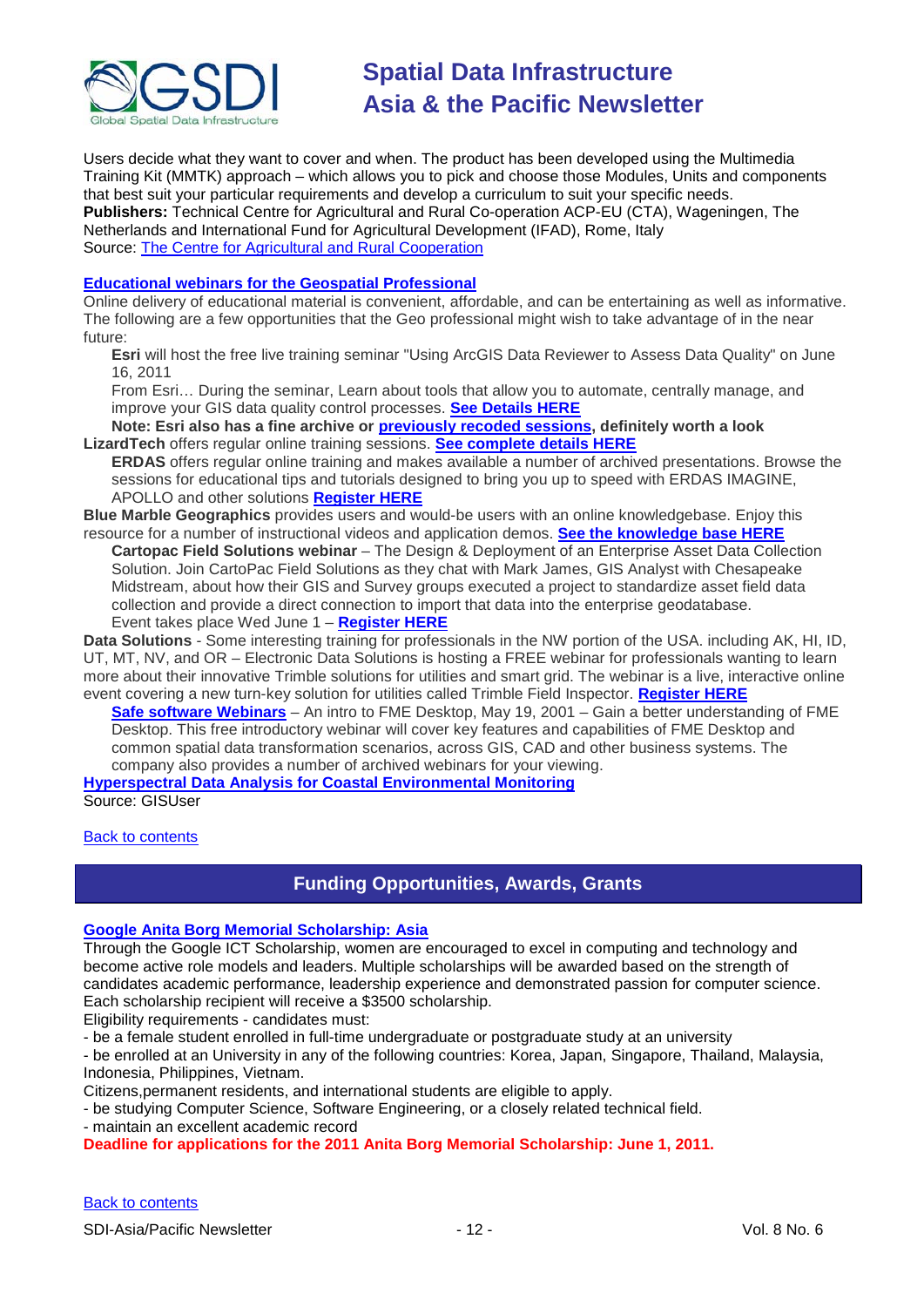

# **Employment Opportunities**

### <span id="page-12-0"></span>**Vacancy: Spatial Data Infrastructure/Technical Leader**

LINZ's New Zealand Geospatial Office is continuing its exciting period of development and growth, and there are now several work streams in motion within its industry-wide work programme. This new leadership role requires a strong collaborator with great interpersonal skills. You will be engaging with a range of external stakeholders from central and local government, academia and the private sector, working towards several key deliverables, one of which is a national formal spatial data infrastructure by 2014.

To apply for this position please visit our Hot Jobs at [http://www.h2r.co.nz,](http://www.h2r.co.nz/) and refer to vacancy number 13892. Applications close 5pm Wednesday 18 May 2012. For further information please contact Joanna Schmelz on 04 4999 471 or [jo@h2r.co.nz.](mailto:jo@h2r.co.nz) All applications will be acknowledged by email.

#### <span id="page-12-1"></span>**[Back to contents](#page-0-0)**

## **Conference Proceedings**

### **"Nurturing 1 Malaysia through GIS"** 17 March 2011

GIS Day is an annual program which is jointly organized by Malaysian Remote Sensing & GIS Society Student Chapter (MRSGISSC), Universiti Putra Malaysia (UPM) and also Malaysian Remote Sensing Society (MRSS). [Speaker Biographies](https://sites.google.com/site/upmgisday2011/tentatives/speakers-biography)

## <span id="page-12-2"></span>**[2010 Esri Survey and Engineering GIS Summit Proceedings](http://proceedings.esri.com/library/userconf/survey10/index.html)**

# **Conferences, Events**

For upcoming events of global or major international interest, please visit the [upcoming conference list o](http://gsdi.org/events/upcnf.asp)n the GSDI website – as this conference list will be reserved for conferences within or with specific interest to the Asia Pacific Region.

### **The editors welcome news of conferences & events from the newsletter subscribers**

#### **[Call for Expression of Interest to host AARSE 2014 and future Conferences](http://lists.gsdi.org/pipermail/sdi-africa/2010-November/001135.html)**

Call for Expression of Interest to host the 10th biennial International Conference of the African Association of Remote Sensing of the Environment (AARSE) in October 2014 and future Conferences. The 9th conference will be held in Morocco in October 2012.

| <b>Date</b>      | <b>Location</b>   | <b>Event</b>                                                                                                                                                                                                                                                                                                                                                                                                                                                                                                                                                                                                                      |
|------------------|-------------------|-----------------------------------------------------------------------------------------------------------------------------------------------------------------------------------------------------------------------------------------------------------------------------------------------------------------------------------------------------------------------------------------------------------------------------------------------------------------------------------------------------------------------------------------------------------------------------------------------------------------------------------|
| <b>June 2011</b> |                   |                                                                                                                                                                                                                                                                                                                                                                                                                                                                                                                                                                                                                                   |
| 4 June           | Sydney, Australia | "whereNSW" Camp - The all day spatial camp will be held Sydney<br>on Saturday, 4 June 2011.<br><b>NSW Location Intelligence Strategy</b><br>The NSW Government is developing a high level, whole-of-<br>government strategy to plan and manage spatial information,<br>infrastructure and services across NSW. The team will be<br>encouraging participation and consultation through a range of<br>channels, including • Engagement with NSW Spatial Council •<br>Online consultative tools • "whereNSW" Camp • Targeted one-on-<br>one stakeholder interviews • NSW Location Intelligence Strategy<br>Thought Leadership Forum. |
| $6 - 9$ JUNE     | Orlando, USA      | <b>Hexagon 2011</b><br>Session titles and speaker names for more than 50 timely<br>presentations are now posted online for the mapping and<br>positioning industry's most anticipated conference of 2011.                                                                                                                                                                                                                                                                                                                                                                                                                         |
| 14 June          | Washington, D.C.  | <b>Forum On Earth Observations V</b>                                                                                                                                                                                                                                                                                                                                                                                                                                                                                                                                                                                              |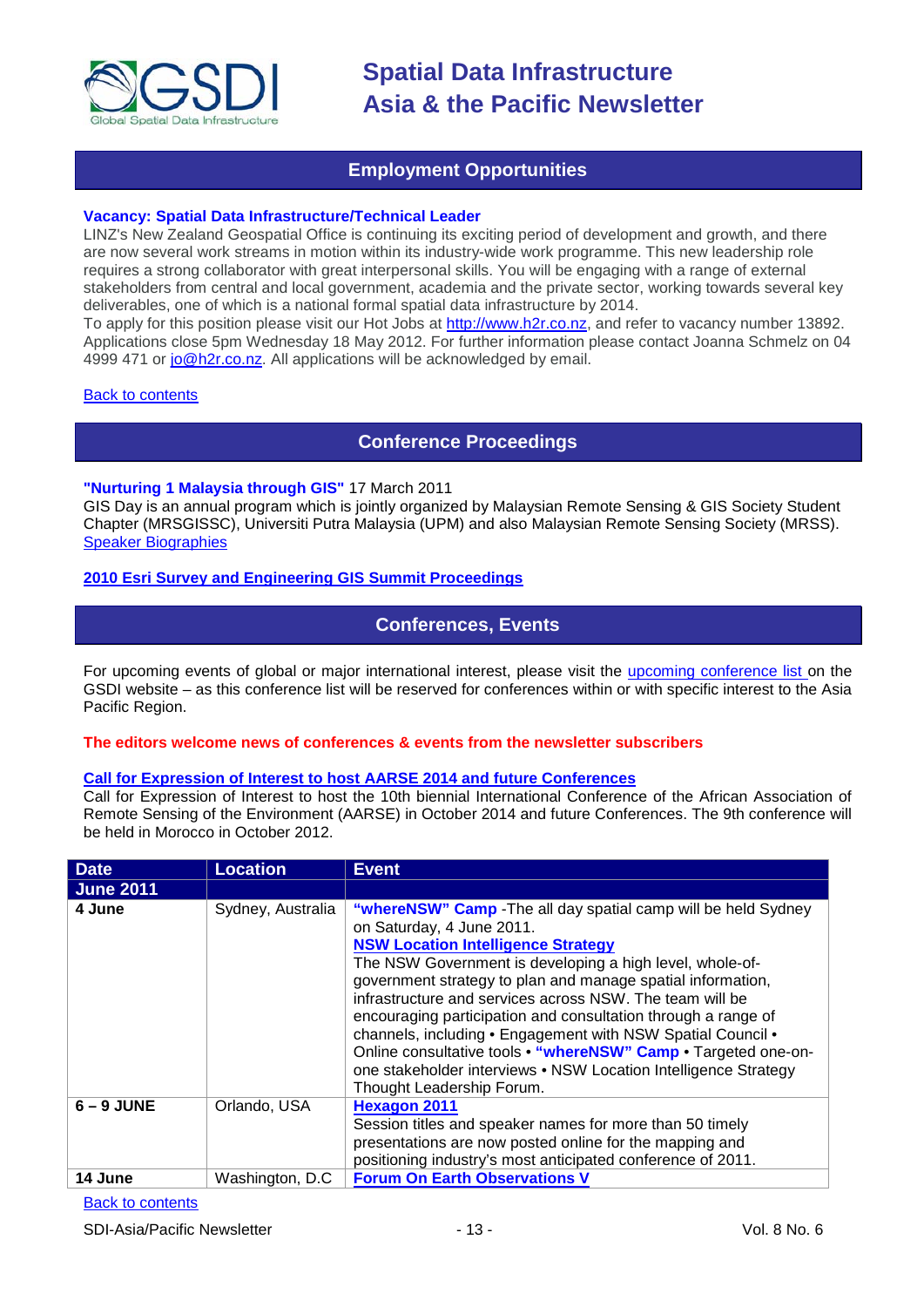

| 15-17 JUNE            | Munster,<br>Germany                                         | <b>GEOINFORMATIK 2011</b>                                                                                                                                                                                                                                                                                                                                                                                                                                                                                                                                                                                                                                                                                                                 |
|-----------------------|-------------------------------------------------------------|-------------------------------------------------------------------------------------------------------------------------------------------------------------------------------------------------------------------------------------------------------------------------------------------------------------------------------------------------------------------------------------------------------------------------------------------------------------------------------------------------------------------------------------------------------------------------------------------------------------------------------------------------------------------------------------------------------------------------------------------|
| 16 June               | Sydney, Australia                                           | <b>What is GeoRabble?</b>                                                                                                                                                                                                                                                                                                                                                                                                                                                                                                                                                                                                                                                                                                                 |
| "NEW"<br>20 - 23 JUNE | University of<br>Cantabria,                                 | GeoRabble is about celebrating the everyday challenges and<br>triumphs of working with location. Everything from the mundane to<br>the glamorous, unfiltered by professional bodies, government and<br>private company agendas and industry politics.<br><b>GeoRabble2</b><br>An evening to share geo-ideas, full of fun, and free of sales-pitches.<br>Date: Thursday 16th June, 2011<br>Time: Doors open 5.30pm, talks from 6.30pm<br>Location: Upstairs at the The Shelbourne Hotel, 200 Sussex<br>Street, Sydney CBD<br>Format: Two half-hour blocks of short (10 minute) talks, followed by<br>discussion/networking<br><b>Registration: Attendance is free</b><br>"Cities, Technologies and Planning" CTP 11<br>in conjunction with |
|                       | Santander,<br>Spain.                                        | The 2011 International Conference on Computational<br><b>Science and its Applications (ICCSA 2011)</b>                                                                                                                                                                                                                                                                                                                                                                                                                                                                                                                                                                                                                                    |
| 21-22 JUNE            | University of<br>Nottingham, UK                             | Third Open Source GIS UK Conference - OSGIS 2011<br>The Provisional agenda for the Conference is now available.                                                                                                                                                                                                                                                                                                                                                                                                                                                                                                                                                                                                                           |
| 21-23 JUNE            | Dijon, France                                               | The International Conference on Digital Information and<br><b>Communication Technology and its Applications</b><br>(DICTAP2011) Université de Bourgogne<br>For inquires, please send email to di@sdiwc.net                                                                                                                                                                                                                                                                                                                                                                                                                                                                                                                                |
| 22 - 24 JUNE          | Kuala Lumpur,<br>Malaysai                                   | <b>SEASC and ISC 2011</b><br>The 11th South East Asian Survey Congress and the 13th<br>International Surveyors' Congress.<br>The theme "Innovation towards Sustainability", in conjunction with<br>the Institution of Surveyors Malaysia's 50th year celebrations.                                                                                                                                                                                                                                                                                                                                                                                                                                                                        |
| 27 - 29 JUNE          | <b>Universiti</b><br><b>Malaysia</b><br>Pahang,<br>Malaysia | <b>ICSECS 2011 (Malaysia)</b><br>The Second International Conference on Software Engineering and<br>Computer Systems (ICSECS2011)                                                                                                                                                                                                                                                                                                                                                                                                                                                                                                                                                                                                         |
| 28 June - 7 July      | Melbourne,<br>Australia                                     | <b>XXV IUGG General Assembly</b><br>Earth on the Edge: Science for a sustainable Planet<br>The IUGG 2011 Scientific Program Committee invites the<br>submission of abstracts on original work to be considered for oral or<br>poster presentation at the IUGG 2011 General Assembly<br><b>Contact</b><br><b>Download Brochure</b>                                                                                                                                                                                                                                                                                                                                                                                                         |
| 28 June - 7 July      | Melbourne,<br>Australia                                     | <b>IAG General Assembly</b><br><b>Download Brochure</b>                                                                                                                                                                                                                                                                                                                                                                                                                                                                                                                                                                                                                                                                                   |
| 29 June - 1 July      | Fuzhou, China                                               | <b>ICSDM 2011 &amp; BJ-IWGIS 2011</b><br>IEEE International Conference on Spatial Data Mining and<br>Geographical Knowledge Services (ICSDM 2011) - AND -<br>Beijing International Workshop on Geographical Information<br>System (BJ-IWGIS 2011)<br>The conference theme is "Bridging the Gap Between Spatial<br>Information Technology and Geoscience Research".<br>One of the keynote addresses is titled "SDI and Digital Asia as<br><b>Information Commons."</b>                                                                                                                                                                                                                                                                     |
| <b>July 2011</b>      |                                                             |                                                                                                                                                                                                                                                                                                                                                                                                                                                                                                                                                                                                                                                                                                                                           |
| $3 - 8$ July          | Paris                                                       | 25th International Cartographic Conference.<br>15th General Assembly of the International Cartographic<br><b>Association (ICA)</b><br>Contact: regist-icc2011@europa-organisation.com                                                                                                                                                                                                                                                                                                                                                                                                                                                                                                                                                     |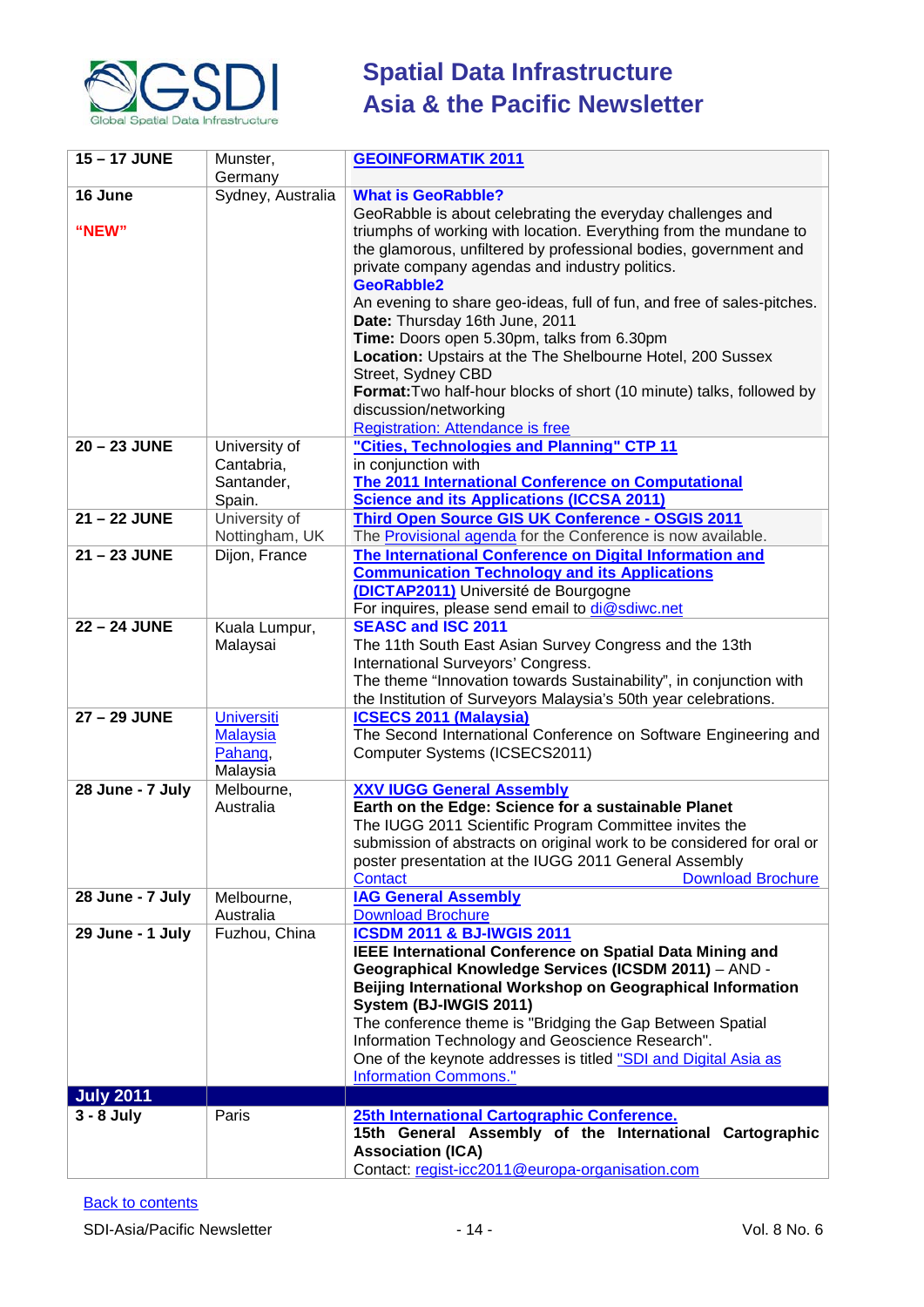

| $5 - 8$ July   | Salzburg, Austria     | GI Forum 2011                                                                                                                        |
|----------------|-----------------------|--------------------------------------------------------------------------------------------------------------------------------------|
| $6 - 8$ July   | Islamabad,            | Call for papers at the 3rd International Conference on                                                                               |
|                | Pakistan              | <b>Advances in Space Technologies (ICAST)</b>                                                                                        |
|                |                       | This conference will focus on the use of space technologies for                                                                      |
|                |                       | hydrologic disasters & climate change research. ICAST will raise                                                                     |
|                |                       | awareness on the applications of space-borne sensors for hydro-                                                                      |
|                |                       | meteorologic extremes, water resources management and climate                                                                        |
|                |                       | change studies. This conference will improve international                                                                           |
|                |                       | collaboration on scientific and technical research on emerging                                                                       |
|                |                       | issues of the region.<br>Contact - OR - Contact#2                                                                                    |
|                |                       | <b>Registration</b>                                                                                                                  |
| $7 - 9$ July   | Ostrava,              | The International Conference on Digital Information                                                                                  |
|                | <b>Czech Republic</b> | <b>Processing and Communications</b>                                                                                                 |
|                |                       | Registration: May 03, 2011                                                                                                           |
| $7 - 12$ July  | San Diego             | <b>Esri and ACSM - Event for Surveyors and Mapping</b>                                                                               |
|                |                       | <b>Professionals</b>                                                                                                                 |
| $11 - 15$ July | San Diego             | <b>ESRI International USER CONFERENCE</b>                                                                                            |
| $11 - 13$ July | Macau                 | 3 <sup>rd</sup> International Conference on Networked Digital                                                                        |
|                |                       | <b>Technologies (NDT 2011)</b>                                                                                                       |
| $12 - 15$ July | Islamabad,            | <b>COMSTECH - ISESCO</b>                                                                                                             |
|                | Pakistan              | <b>Expert Meeting for Development of Data Sharing Platform and</b>                                                                   |
| "NEW"          |                       | <b>Technical Experience-sharing for Cost-effective Operation &amp;</b>                                                               |
|                |                       | <b>Maintenance of National Satellite Earth Stations</b>                                                                              |
|                |                       | The focus of the meeting will be discussion on activities of ground                                                                  |
|                |                       | segments of remote sensing and communication satellites including                                                                    |
|                |                       | communication with satellite; tasking and controlling of satellite;                                                                  |
|                |                       | downloading of satellite telemetry; processing and archiving;                                                                        |
|                |                       | backup procedures; and trouble shooting in case of operational                                                                       |
|                |                       | problems.                                                                                                                            |
| 19 - 22 July   | Ulaanbaatar,          | 17th Meeting of the Permanent Committee on GIS                                                                                       |
|                | Mongolia              | <b>Infrastructure for Asia and the Pacific (PCGIAP)</b>                                                                              |
|                |                       | - held in conjunction with 4th International Land Administration                                                                     |
|                |                       | Forum                                                                                                                                |
|                |                       | The aims of <b>PCGIAP</b> are to maximize the economic, social and<br>environmental benefits of geographic information in accordance |
|                |                       | with Agenda 21 by providing a forum for nations from Asia and the                                                                    |
|                |                       | Pacific to:                                                                                                                          |
|                |                       | a. cooperate in the development of a regional geographic                                                                             |
|                |                       | information infrastructure;                                                                                                          |
|                |                       | <b>b.</b> contribute to the development of the global geographic                                                                     |
|                |                       | information infrastructure;                                                                                                          |
|                |                       | c. share experiences and consult on matters of common interest;                                                                      |
|                |                       | and                                                                                                                                  |
|                |                       | d. participate in any other form of activity such as education,                                                                      |
|                |                       | training, and technology transfer.                                                                                                   |
|                |                       | For further information, contact host, Mr. Ariunbold or Jane Hong.                                                                   |
| 19 - 22 July   | Mayagüez,             | <b>Surveying and Geomatic Educators Society Biannual</b>                                                                             |
|                | Puerto Rico           | <b>Conference</b>                                                                                                                    |
| 20 - 22 July   | London, UK            | The International Conference on Digital Enterprise and                                                                               |
|                |                       | <b>Information Systems(DEIS2011)</b>                                                                                                 |
|                |                       | Registration: May 5, 2011                                                                                                            |
| $21 - 22$ July | Rio de Janeiro,       | THE THIRD INTERNATIONAL CONFERENCE ON CLIMATE                                                                                        |
|                | <b>Brazil</b>         | <b>CHANGE: IMPACTS AND RESPONSES</b>                                                                                                 |
| 28-29 July     | National              | Remote sensing, natural hazards and environmental change                                                                             |
|                | University of         | 2011                                                                                                                                 |
|                | Singapore,            | This conference is organized by the Centre for Remote Imaging                                                                        |
|                | Singapore             | and Sensing (CRISP), National University of Singapore; Laboratoire                                                                   |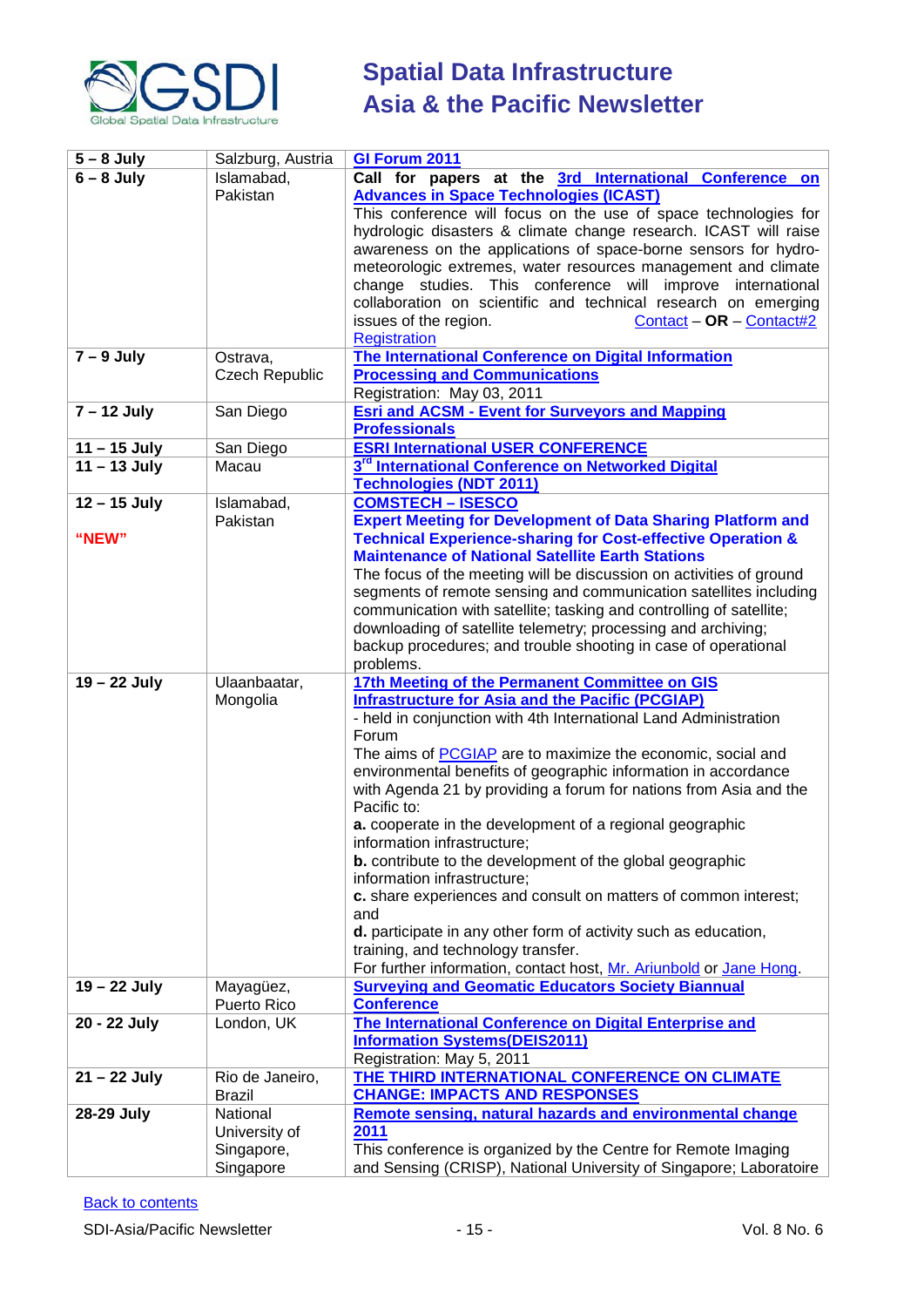

| <b>August 2011</b>            |                                  | Magmas et Volcans (LMV), Université Blaise Pascal; and the<br>Working Group for Large Rivers and Climate Change, International<br>Association of Gemorphologists.<br>The conference is designed to initiate informal discussion and<br>paper presentation in two areas that are significant for the Asia<br>Pacific Region and especially Southeast Asia. First of these involve<br>natural hazards with emphasis on volcanoes, earthquakes,<br>tsunamis and large floods. The second concerns environmental<br>changes including climate change, modification of hydrological and<br>geological processes and urbanization. The application of remote<br>sensing in both observing such phenomena and ameliorating their<br>non-beneficial effects will be emphasized. The conference provides<br>a forum for exchange of views among researchers currently<br>working in this area and for designing research strategies for the<br>future.<br>Liew Soo Chin, CRISP, NUS; Jean-Claude Thouret, LMV, Blaise<br>Pascal; Avijit Gupta, Large Rivers and Climate Change, IAG                                             |
|-------------------------------|----------------------------------|------------------------------------------------------------------------------------------------------------------------------------------------------------------------------------------------------------------------------------------------------------------------------------------------------------------------------------------------------------------------------------------------------------------------------------------------------------------------------------------------------------------------------------------------------------------------------------------------------------------------------------------------------------------------------------------------------------------------------------------------------------------------------------------------------------------------------------------------------------------------------------------------------------------------------------------------------------------------------------------------------------------------------------------------------------------------------------------------------------------------|
|                               |                                  |                                                                                                                                                                                                                                                                                                                                                                                                                                                                                                                                                                                                                                                                                                                                                                                                                                                                                                                                                                                                                                                                                                                        |
| $3 - 4$ August                | Kampala,<br>Uganda               | <b>1st Conference on Advances in Geomatics Research</b><br>The Department of Geomatics and Land Management, Makerere<br>University invites you to the 1st Conference on Advances in<br>Geomatics Research to be held from the 3rd - 4th of August 2011<br>at the CEDAT Conference Hall - Makerere University Kampala,<br>Uganda. The theme of the conference is "Geomatics Research for<br>Sustainable Development". The theme seeks to bring to the fore<br>Geomatics research and practice taking place internationally,<br>regionally and locally in Uganda. The conference essentially seeks<br>to highlight, promote, share and encourage scholarship in the<br>various Geomatics sub-disciplines such as Geographical<br>Information Systems (GIS), Remote Sensing, Engineering<br>Surveying, Global Navigation Satellite Systems (GNSS) Geodesy,<br>Land Management etc.<br>The conference will include preconference workshops, plenary and<br>technical sessions.<br>Contact: Moses Musinguzi - Head Geomatics and Land<br>Management Department - OR - Anthony Gidudu - Organising<br><b>Committee Chair</b> |
| 5 - 7 August                  | Washington, DC                   | <b>THIRD INTERNATIONAL CONFERENCE ON SCIENCE IN</b><br><b>SOCIETY</b>                                                                                                                                                                                                                                                                                                                                                                                                                                                                                                                                                                                                                                                                                                                                                                                                                                                                                                                                                                                                                                                  |
| 8 - 10 August                 | USA<br>Taipei                    | <b>AOGS 2011 Geosciences World Community Exhibition</b>                                                                                                                                                                                                                                                                                                                                                                                                                                                                                                                                                                                                                                                                                                                                                                                                                                                                                                                                                                                                                                                                |
|                               |                                  | The Geosciences World Community Exhibition will be held in<br>conjunction with the 8th Annual Meeting of the Asia Oceania<br><b>Geosciences Society (AOGS)</b>                                                                                                                                                                                                                                                                                                                                                                                                                                                                                                                                                                                                                                                                                                                                                                                                                                                                                                                                                         |
| 15 - 19 August                | Nairobi, Kenya                   | <b>AGSE 2011</b>                                                                                                                                                                                                                                                                                                                                                                                                                                                                                                                                                                                                                                                                                                                                                                                                                                                                                                                                                                                                                                                                                                       |
| <b>17 - 19 August</b>         | Rio de Janeiro,<br><b>Brazil</b> | <b>Latin American Geospatial Forum</b>                                                                                                                                                                                                                                                                                                                                                                                                                                                                                                                                                                                                                                                                                                                                                                                                                                                                                                                                                                                                                                                                                 |
| $23 - 25$ August              | Perth, Australia                 | 7th International Symposium on Digital Earth(ISDE7)<br>Held in conjunction with WALIS Forum 2011 and the 2011 NRM<br><b>Conference.</b> Registration is now <b>OPEN</b> .<br>The Australia Brazil Canada China Consortium will convene a<br>workshop, as will the CRC for Spatial Information.                                                                                                                                                                                                                                                                                                                                                                                                                                                                                                                                                                                                                                                                                                                                                                                                                         |
| <b>September</b>              |                                  |                                                                                                                                                                                                                                                                                                                                                                                                                                                                                                                                                                                                                                                                                                                                                                                                                                                                                                                                                                                                                                                                                                                        |
| 2011                          |                                  |                                                                                                                                                                                                                                                                                                                                                                                                                                                                                                                                                                                                                                                                                                                                                                                                                                                                                                                                                                                                                                                                                                                        |
| $9 - 11$<br><b>September</b>  | Denver, Colorado                 | <b>State of the Map (SotM)</b>                                                                                                                                                                                                                                                                                                                                                                                                                                                                                                                                                                                                                                                                                                                                                                                                                                                                                                                                                                                                                                                                                         |
| $12 - 16$<br><b>September</b> | Denver, Colorado                 | <b>FOSS4G 2011</b>                                                                                                                                                                                                                                                                                                                                                                                                                                                                                                                                                                                                                                                                                                                                                                                                                                                                                                                                                                                                                                                                                                     |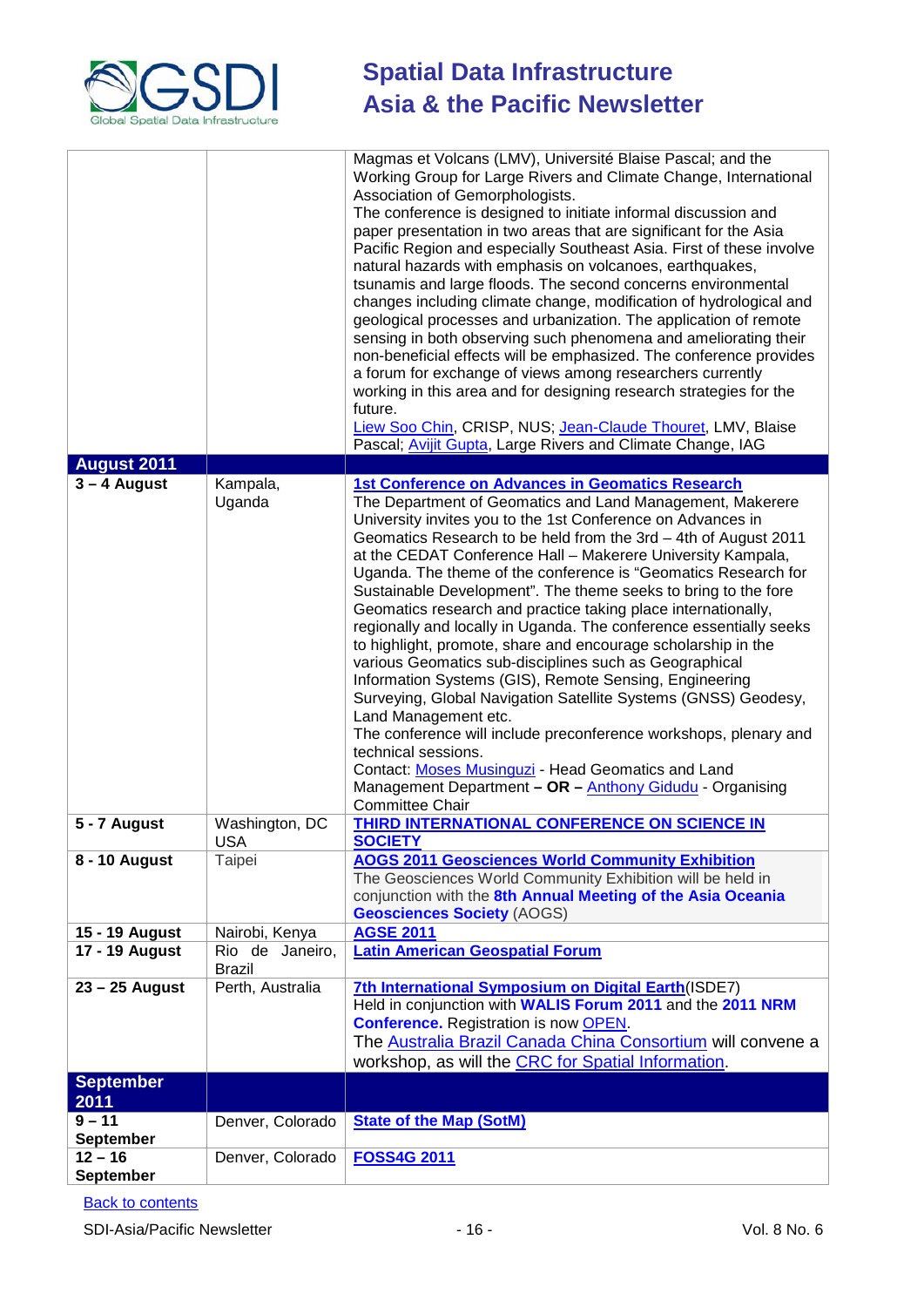

| $18 - 22$                | Amman, Jordan    | <b>ISNET / RJGC Workshop on Applications of Satellite</b>                                      |
|--------------------------|------------------|------------------------------------------------------------------------------------------------|
| <b>September</b>         |                  | <b>Technology in Water Resources Management</b>                                                |
|                          |                  | The workshop would comprise presentations by participants, topic-                              |
| "NEW"                    |                  | specific lectures by experts and hands-on training which will focus                            |
|                          |                  | on building capabilities in use of SRS techniques for water                                    |
|                          |                  | exploration. The main focus of the workshop is sharing of                                      |
|                          |                  | knowledge, experiences and update relevant OIC researchers on                                  |
|                          |                  | water resources exploration.                                                                   |
|                          |                  | <b>Important dates</b>                                                                         |
|                          |                  | Last date for abstract submission & applications<br>05 July                                    |
|                          |                  | Intimation of selection                                                                        |
|                          |                  | 03 August                                                                                      |
|                          |                  | Last date for sending full papers & presentations<br>18 August                                 |
| $28 - 30$                | The Delft,       | <b>UDMS 2011</b>                                                                               |
| <b>September</b>         | Netherlands      |                                                                                                |
| October 2011             |                  |                                                                                                |
| 6-7 October              | Melbourne,       | achievement<br><b>Celebrating</b><br><b>of</b><br>research<br>and<br>ten<br>years              |
|                          | Australia        | <b>Celebrating 10 Years (2001-2011)</b>                                                        |
| "NEW"                    |                  | Established in 2001, the CSDILA has been                                                       |
|                          |                  | national<br>contributing<br>and<br>international<br>to                                         |
|                          |                  | knowledge and practise in the domain of Land                                                   |
|                          |                  | Administration, SDI and spatial enablement for                                                 |
|                          |                  | 2001–2011<br>ten years. To celebrate ten years of research                                     |
|                          |                  | 10 YEARS<br>the CSDILA is proud to host a two day event                                        |
|                          |                  | CSDILA<br>titled "Beyond Spatial Enablement" to be held in                                     |
|                          |                  | Melbourne, October 2011 to discuss the future<br>DATA INFRASTRUCTURES<br>& LAND ADMINISTRATION |
|                          |                  | directions of spatial enablement.                                                              |
| 17-19 October            | Jakarta,         | Map Asia is now rebranded as <b>Asia Geospatial Forum</b> .                                    |
|                          | Indonesia        | Contact                                                                                        |
| "NEW"                    |                  | For information on paper submission                                                            |
| 20 - 21 October          | Guilin, China    | <b>ISPRS Workshop on Geospatial Data Infrastructure:</b>                                       |
|                          |                  | From data acquisition and updating to smarter devices                                          |
|                          |                  | 2011<br><b>Contact</b>                                                                         |
|                          |                  | <b>Deadline for abstracts: CLOSED</b>                                                          |
|                          |                  | The objective of the workshop is to provide a platform for scholars                            |
|                          |                  | and professionals in relevant areas to exchange research ideas and                             |
|                          |                  | interests, to present the newest research results, to discuss the                              |
|                          |                  |                                                                                                |
|                          |                  | cutting-edge technology, and to promote the development and                                    |
|                          |                  | application of SDI and the international collaboration.                                        |
| 24 - 27 October          | Seoul, Korea     | <b>United Nations Forum on Global Geospatial Information</b><br><b>Management (GGIM)</b>       |
| $25^{\text{th}} - 28$ th |                  | FIG Commission 3 Workshop - The Empowerment of Local                                           |
| "NEW"                    | Paris, France    | <b>Authorities: Spatial Information and Spatial Planning Tools</b>                             |
|                          |                  | <b>Website</b>                                                                                 |
|                          |                  |                                                                                                |
| <b>November</b>          |                  |                                                                                                |
| 2011                     |                  |                                                                                                |
| $14 - 18$                | Santiago, Chile  | UGI 2001 International Geographic Union "Regional                                              |
| <b>November</b>          |                  | <b>Geographic Conference"</b><br><b>Contact</b>                                                |
|                          |                  | <b>Brochure &amp; Call for Papers</b>                                                          |
| $15 - 17$                | Canberra,        | Spatial@Gov2011                                                                                |
| <b>November</b>          | Australia        |                                                                                                |
| $21 - 25$                | Wellington,      | <b>Surveying &amp; Spatial Sciences Conference 2011</b>                                        |
| <b>November</b>          | New Zealand      |                                                                                                |
| 29 November -            | University of    | <b>The State of Australian Cities</b>                                                          |
| 2 December               | Melbourne,       | <b>Key Dates</b>                                                                               |
|                          | <b>AUSTRALIA</b> | 06 MAY 2011<br>Full papers due                                                                 |
|                          |                  | Reviewed papers returned<br>01 JUL 2011                                                        |
|                          |                  | Early registration closes<br><b>29 JUL 2011</b>                                                |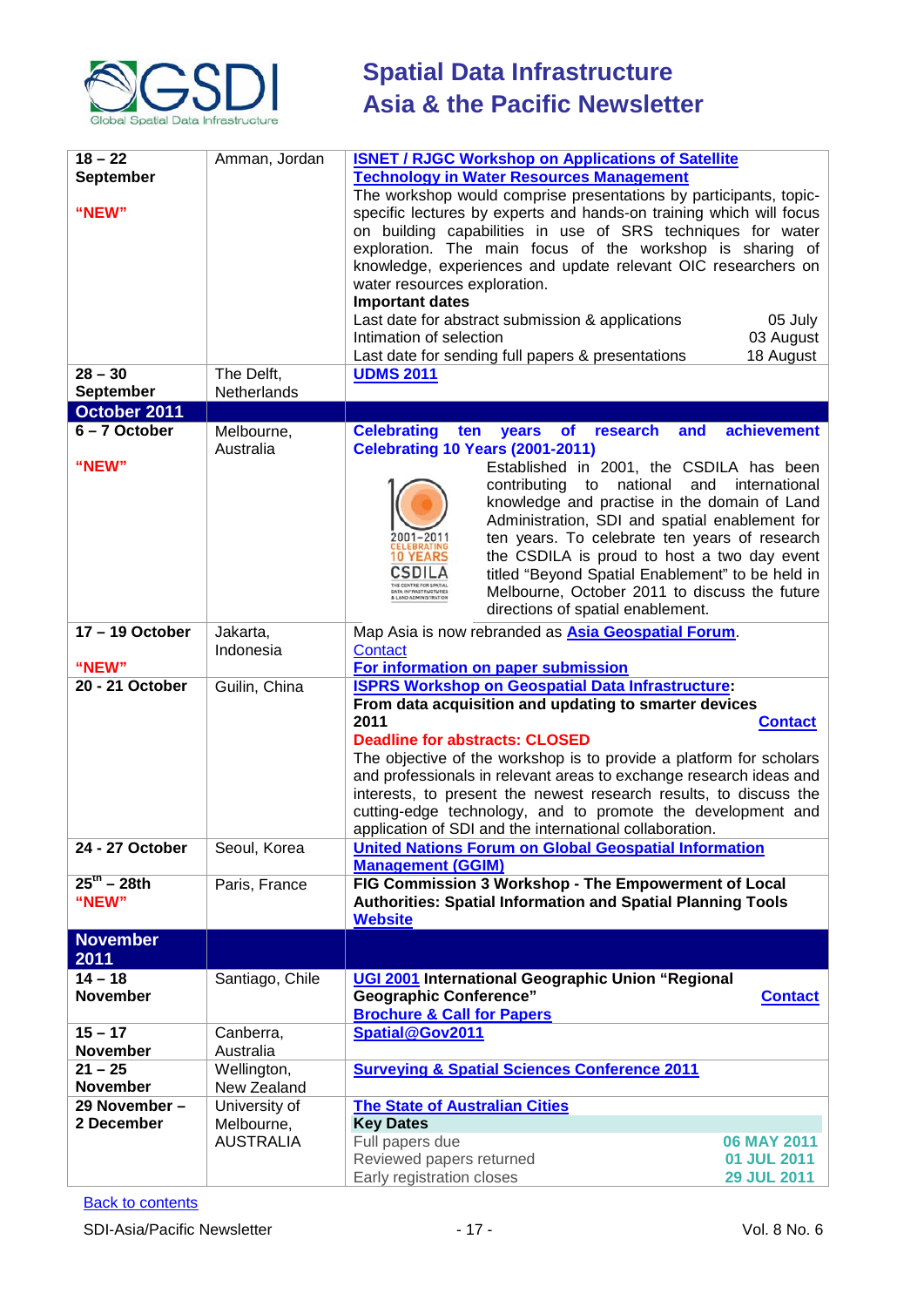

|                                       |                                           | 31 OCT 2011<br>Final papers due                                                                                                                                                                                                                                                                                                                                                                                                                                                                                                                                                                                                                                                                                                                                                                                                                                                  |
|---------------------------------------|-------------------------------------------|----------------------------------------------------------------------------------------------------------------------------------------------------------------------------------------------------------------------------------------------------------------------------------------------------------------------------------------------------------------------------------------------------------------------------------------------------------------------------------------------------------------------------------------------------------------------------------------------------------------------------------------------------------------------------------------------------------------------------------------------------------------------------------------------------------------------------------------------------------------------------------|
| <b>December</b><br>2011               |                                           |                                                                                                                                                                                                                                                                                                                                                                                                                                                                                                                                                                                                                                                                                                                                                                                                                                                                                  |
| 5 - 7 December                        | Hue City,<br>Vietnam                      | The 9th International Conference on Advances in Mobile<br><b>Computing and Multimedia (MoMM2011)</b><br>15 July 2011: Full Papers (8 pages), Short papers, Demos and<br>work in progress (5 pages)<br>15 September 2011: Acceptance Notification<br>15 October 2011: Camera-Ready Papers and Authors Registration<br>The submitted papers should not exceed 8 pages and must follow<br>the <b>ACM</b> guidelines.<br><b>Contact</b>                                                                                                                                                                                                                                                                                                                                                                                                                                              |
| $11 - 14$<br><b>December</b><br>"NEW" | Abu Dhabi, UAE                            | <b>CALL FOR PAPERS</b><br>The 6th International Conference for Internet Technology and<br><b>Secured Transactions (ICITST-2011)</b><br>The ICITST is an international refereed conference dedicated to the<br>advancement of the theory and practical implementation of secured<br>Internet transactions and to fostering discussions on information<br>technology evolution. The ICITST aims to provide a highly<br>professional and comparative academic research forum that<br>promotes collaborative excellence between academia and industry.<br>Full Paper Submission Date: June 30, 2011<br>Extended Abstract (Work in Progress) Submission: July 31<br>Early Registration Deadline (Authors only): September 30, 2011<br>Late Registration Deadline (Authors only): November 15, 2011<br>Participants Registration: May 01 to December 01, 2011<br>For more details      |
| January 2012                          |                                           |                                                                                                                                                                                                                                                                                                                                                                                                                                                                                                                                                                                                                                                                                                                                                                                                                                                                                  |
| $10 - 12$ January<br>"NEW"            | University of BC,<br>Vancouver,<br>Canada | Eighth International Conference on Environmental, Cultural,<br><b>Economic and Social Sustainability.</b>                                                                                                                                                                                                                                                                                                                                                                                                                                                                                                                                                                                                                                                                                                                                                                        |
| $16 - 18$ January<br>"NEW"            | UCLA,<br>Los Angeles,<br><b>USA</b>       | EIGHTH INTERNATIONAL CONFERENCE ON TECHNOLOGY,<br><b>KNOWLEDGE AND SOCIETY</b><br>Presenters may choose to submit written papers for publication in<br>the fully refereed International Journal of Technology, Knowledge<br>and Society. If you are unable to attend the conference in person,<br>virtual registrations are also available which allow you to submit a<br>paper for refereeing and possible publication in this fully refereed<br>academic Journal.<br>The deadline for the next round in the call for papers (a title and<br>short abstract) is 14 June 2011.                                                                                                                                                                                                                                                                                                   |
| <b>May 2012</b>                       |                                           |                                                                                                                                                                                                                                                                                                                                                                                                                                                                                                                                                                                                                                                                                                                                                                                                                                                                                  |
| 13-17 May                             | Quebec City,<br>Canada                    | 2012 Joint World Conference<br><b>GSDI 13 and Canadian Geomatics Conference (CCC)</b><br>hosted by <b>GEOIDE</b> Network<br>GSDI 13 invites presentations/papers covering the full range of<br>practice, development and research experiences that advance the<br>practice and theory of spatial data infrastructure development and<br>spatial enablement of society. GSDI 13 will support three primary<br>forms of publication:<br>(1) a normal conference proceedings with abstracts and full articles<br>(non-refereed and refereed), published on a CD,<br>(2) a pre-conference published book of fully refereed articles, and<br>(3) a post-conference special edition of the International Journal of<br>Spatial Data Infrastructures Research (IJSDIR) with full articles<br>selected from the proceedings and then fully refereed and revised<br>after the conference. |